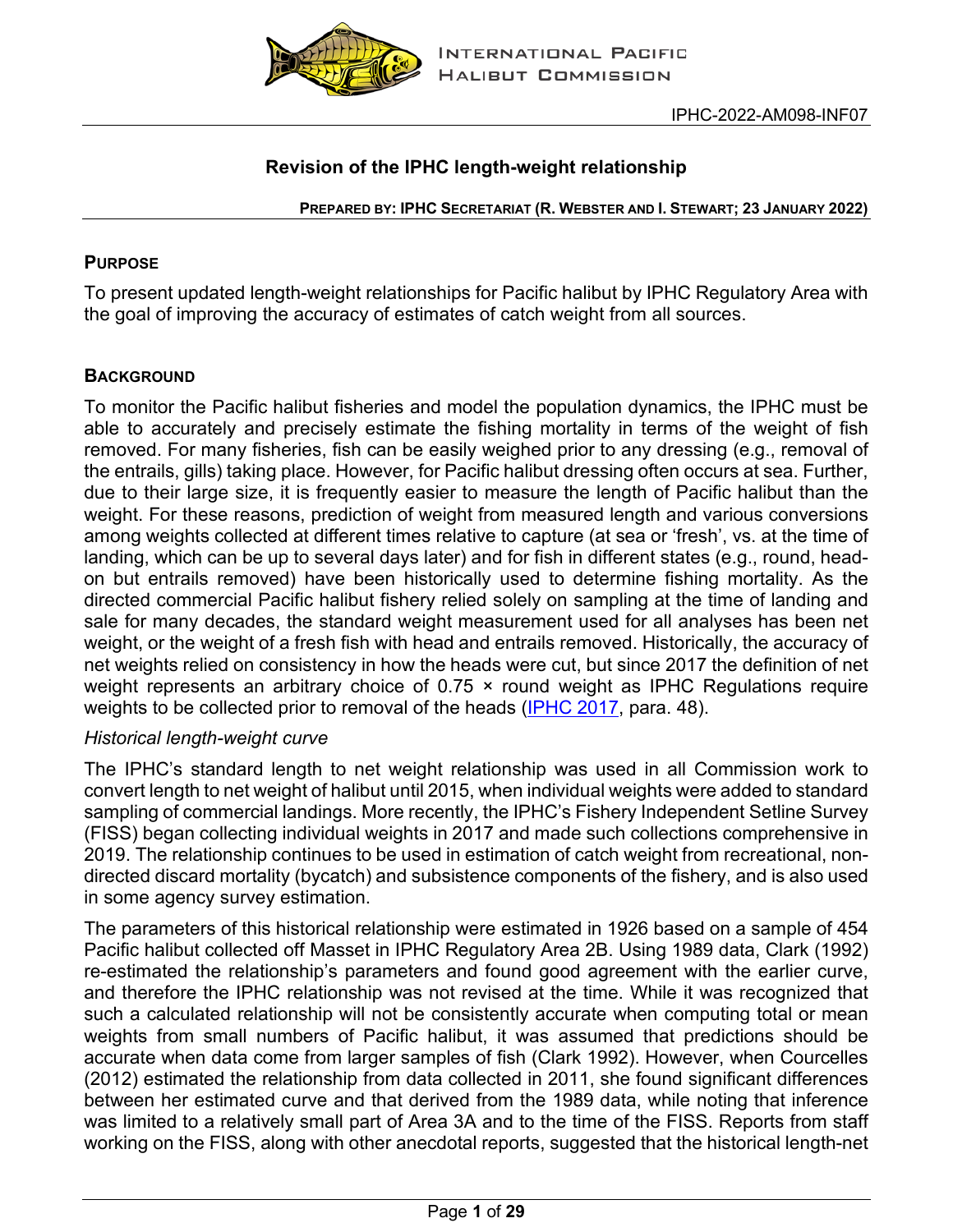weight relationship has been overestimating the weight of Pacific halibut on average in recent years.

### *Adjustments and conversion factors*

Various adjustment and conversion factors have been used to account for Pacific halibut measured at different stages of processing following capture [\(Table 1\)](#page-1-0), in order to convert measured weights of one type into the desired weight measure. The conversion multipliers in [Table 1](#page-1-0) are for converting measured to net weight, but other conversions can be calculated from these if required. Net weight remains the standard measure for the accounting of mortality of Pacific halibut, however, since 2017 it is no longer a legal weight for catch reporting due to the high variability of head cuts - all landed catch must be weighed head-on, and converted to net weight using a multiplier from [Table 1.](#page-1-0)

#### <span id="page-1-0"></span>**Table 1. Definitions of types of weight measures used by the IPHC and multipliers used to convert to net weight.**

| Weight                  | <b>Definition</b>                                                                 | <b>Multiplier to</b><br>convert to net | <b>Notes on multipliers</b>                                                                                                                                              |
|-------------------------|-----------------------------------------------------------------------------------|----------------------------------------|--------------------------------------------------------------------------------------------------------------------------------------------------------------------------|
|                         |                                                                                   | weight                                 |                                                                                                                                                                          |
| Round ("fresh")         | Head-on, not gutted, no ice<br>and slime <sup>1</sup> , no shrinkage <sup>2</sup> | 0.75                                   |                                                                                                                                                                          |
| Gross (vessel weight)   | Head-on, gutted, with ice<br>and slime, no shrinkage                              | 0.8624                                 | Assumes 10% head weight and<br>2% shrinkage, or 12% head, each<br>with 2% ice and slime                                                                                  |
| Dressed (vessel weight) | Head-on, gutted, no ice<br>and slime, no shrinkage                                | 0.88                                   | Assumes 10% head weight and<br>2% shrinkage, or 12% head only                                                                                                            |
| Gross (dock weight)     | Head-on, gutted, with ice<br>and slime                                            | 0.882 or 0.88                          | Assumes 10% head weight and<br>2% ice and slime; deductions<br>either additive (10+2=12% in 2A<br>and 2B) or multiplicative (1-<br>0.9*0.98=0.118 or 11.8% in<br>Alaska) |
| Dressed (dock weight)   | Head-on, gutted, no ice<br>and slime (washed)                                     | 0.9                                    | Assumes 10% head weight                                                                                                                                                  |
| <b>Net</b>              | Head-off, gutted, no ice<br>and slime (washed)                                    | $\mathbf{1}$                           |                                                                                                                                                                          |

<sup>1</sup>lce and slime become attached to the outside of the fish while stored on ice. The 'poke ice', commonly inserted into the body cavity is not included in this conversion as it should always be removed prior to weighing.

 $^{2}$ Shrinkage is defined as the loss of weight after the fish has died and while it is stored on ice.

The historical relationship between fork length and net weight includes adjustments for the weight of the head, and of ice and slime: gross landed weight (gutted, with head, ice and slime) was assumed to include a proportion of 12% head weight and 2% ice and slime, which combine to give a multiplier of 0.8624 to convert gross to net weight. Clark (1992) noted that subsequent studies showed the head weighed less than 12% of gross weight, but that the adjustment factor worked well anyway, possibly because of additional shrinkage of fish after being weighed at sea (as they were in the 1926 study in which the relationship was estimated). In practice, combined multipliers of 0.88 in IPHC Regulatory Areas 2A and 2B, and 0.882 in Alaska, were applied to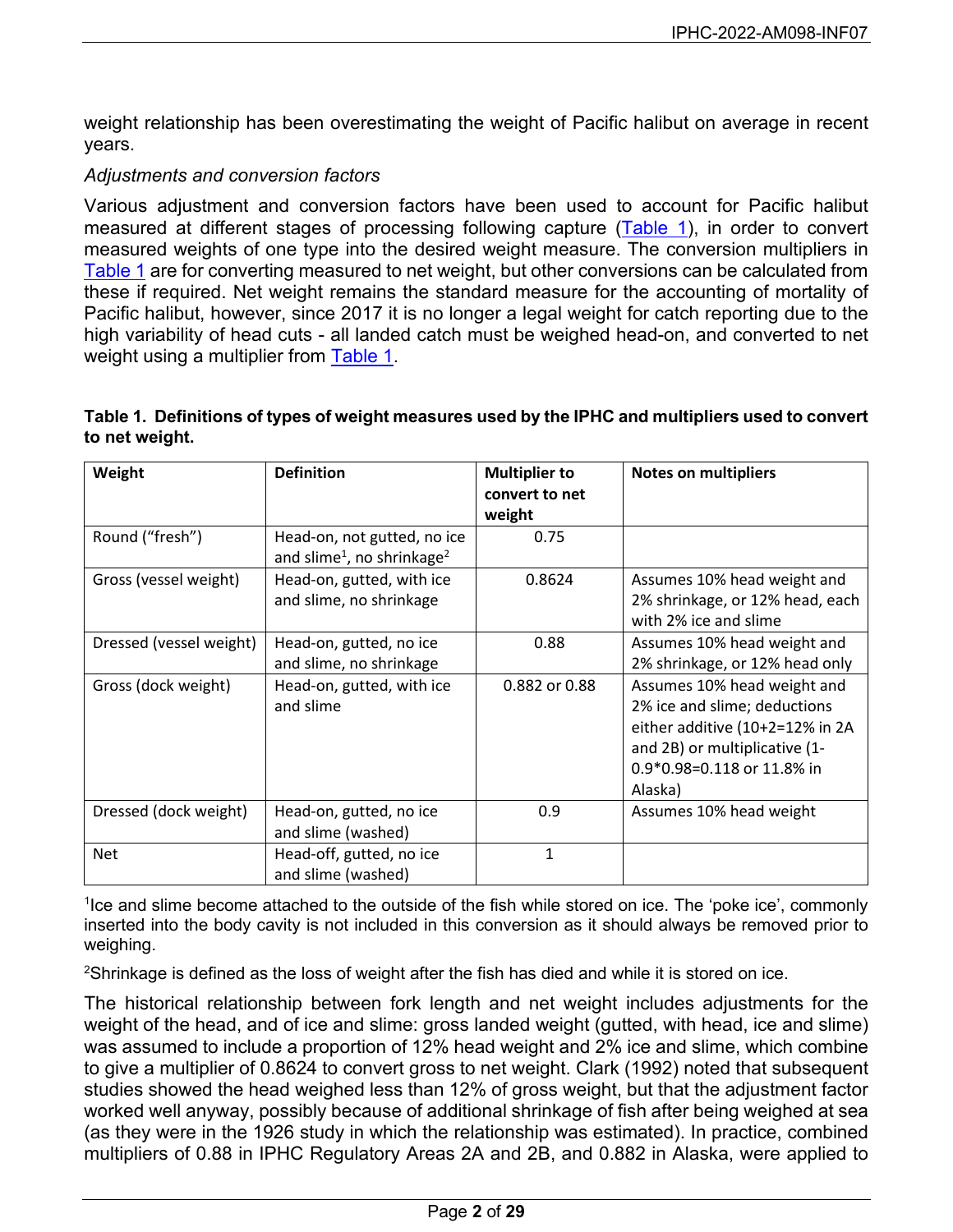commercial landings to convert from gross to net weight. These both include the 2% deduction for ice and slime assumed in the IPHC length-net weight relationship and use 10% as the proportion for the head. This head deduction has been required as part of IPHC regulations since 2008 (Leaman and Gilroy 2008, Gilroy et al. 2008). The way the two deductions are combined differs among areas. In IPHC Regulatory Areas 2A and 2B, these deductions are added (10+2=12%), while in Alaska, the corresponding multipliers (1 minus the deduction) are multiplied, leading to a multiplier of 0.882, or a deduction of 11.8%.

There is a lack of data to support many of the conversions in [Table 1,](#page-1-0) including conversions from round weight to dressed weight, and the assumed 2% deduction for ice and slime. Regarding shrinkage, a subsample of 550 Pacific halibut from FISS sampling was weighed both on the vessels and later at the dock during the 2016 and 2017 FISS seasons. At-sea weights were recorded as round weights, while dockside weights were of head-on and washed fish (i.e., dockside dressed, Table 1). To estimate shrinkage, round weights must first be converted into at-sea dressed weights, requiring multiplication of round weights by 0.85 (0.75/0.88 from Table 1). Given the assumed 0.85 multiplier, the average % shrinkage across all 550 fish with both weights is 1.9% (SE=0.2%) and is therefore consistent with a shrinkage multiplier of 2% as assumed in Table 1.

[Webster \(2021\)](https://www.iphc.int/uploads/pdf/srb/srb019/iphc-2021-srb019-05.pdf) estimated a relationship between round and dressed weight for U32 Pacific halibut (those under 32" or 81.3 cm) from fished weighed twice onboard FISS vessels in 2019. There are currently no contemporary FISS data for estimating such a relationship for larger Pacific halibut.

### **Revising the length-net weight relationship**

The current commercial sampling program and the FISS weight sampling provide us with two independent data sources to use in estimating contemporary length-net weight relationships. While the FISS data are typically collected in a spatially comprehensive manner within each IPHC Regulatory Area, they are temporally restricted to the May-September summer period. Conversely, commercial samples are collected throughout the fishing season, but may be more geographically limited due to the concentration of fishing effort in the most productive habitat.

As proposed at SRB019 [\(Webster 2021\)](https://www.iphc.int/uploads/pdf/srb/srb019/iphc-2021-srb019-05.pdf), our approach is to combine data from the commercial sampling with that from the FISS sampling in order to estimate length-net weight relationships that are as broadly applicable as possible. Data from the most recent three years (2019-21) were used in the modelling. [Webster \(2021\)](https://www.iphc.int/uploads/pdf/srb/srb019/iphc-2021-srb019-05.pdf) fitted models to commercial and FISS data by area and year, showing general temporal consistency in the estimated length-net weight relationships, but variability among relationships across IPHC Regulatory Areas. We have therefore estimated a revised relationship for each IPHC Regulatory Area using the combined data from 2019-21.

For estimating the relationship between fork length and net weight, only dressed, head-on fish (with the same standard head and ice and slime deductions assumed in the historical IPHC relationship, 10% and 2% respectively) were used due to the high spatial variability in the proportion of the weight removed when cutting heads (see [Webster 2021\)](https://www.iphc.int/uploads/pdf/srb/srb019/iphc-2021-srb019-05.pdf). A 2% shrinkage deduction was also applied to fish weighed onboard.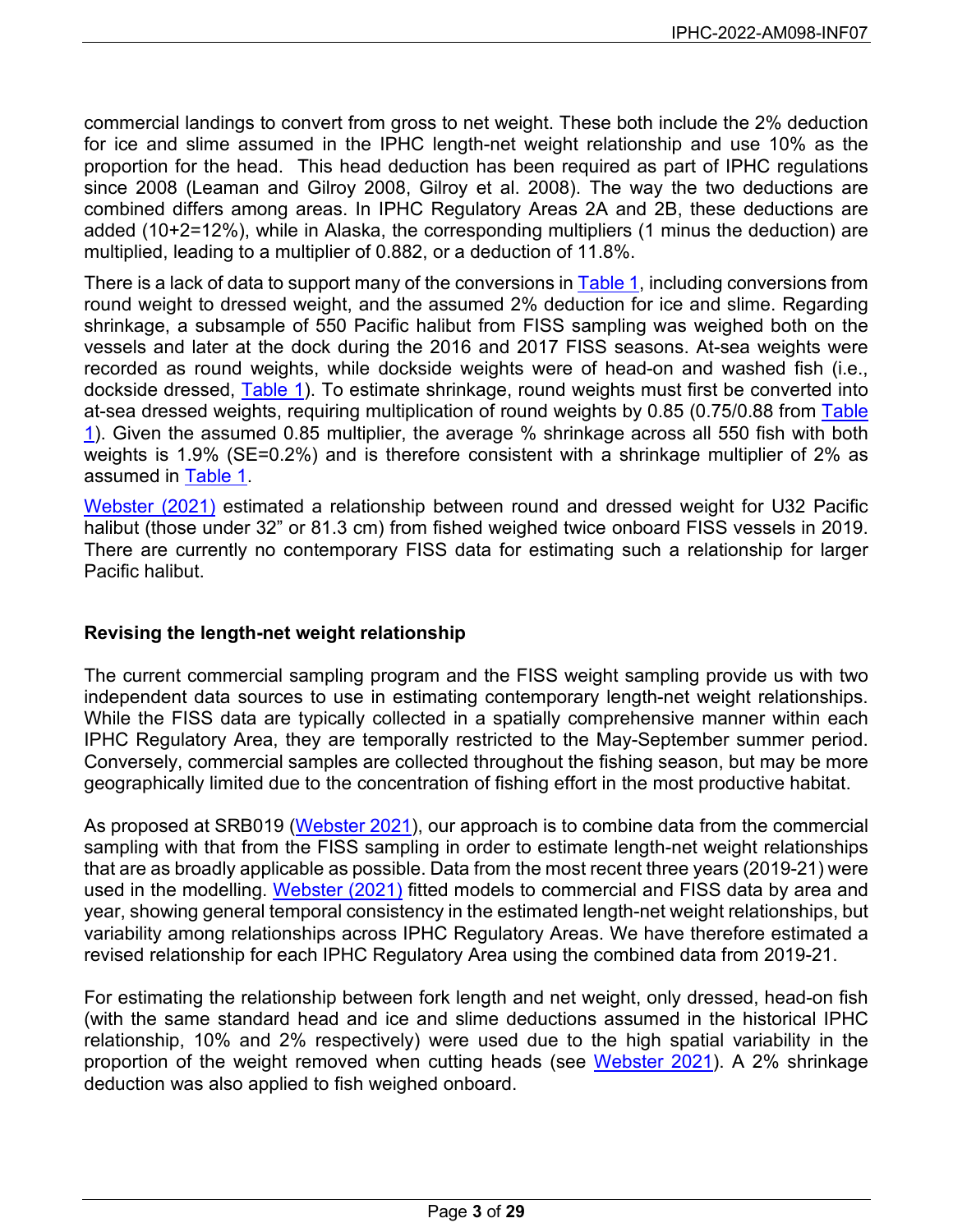Parameters were estimated by fitting linear models (on the log scale) using least squares. Let *L* be the fork length of a halibut in centimetres, and *W* be its net weight in kilograms. The historical IPHC length-net weight relationship is

$$
W = 3.139 \times 10^{-6} L^{3.24}
$$
 (1)

For weights in pounds, the first parameter is  $6.921 \times 10^{-6}$ . More generally, the relationship between length and weight is assumed to have the following form

 $W = \alpha L^{\beta}$ 

With *N* halibut in our sample, each is indexed by *i*, *i* = 1, …, *N*, we fit linear models on the log scale of the form

$$
\log(W_i) = \log(\alpha) + \beta \log(L_i) + \varepsilon_i \tag{2}
$$

where  $\varepsilon_i \sim N(0, \sigma^2)$ .

For both FISS and commercial data, several extreme outliers remained in the data even after careful review. To avoid these extreme observations (assumed to be errors in data collection or entry) influencing the estimated relationships, observations with measured weight more than twice or less than half the value predicted by the historical length-weight curve were excluded from the statistical analyses. These represented less than 0.05% of all observations.

Sample sizes often differed greatly between commercial and FISS data sources [\(Appendix A\)](#page-10-0). This was due to the former having a fixed target of 1500 randomly sampled Pacific halibut per area, while the goal was to obtain a dressed weight for every fish of legal commercial size (O32, or over 32" or 81.3 cm in length) and a subsample of U32 fish (2019 only) on the FISS. To avoid one data source (commercial or FISS) dominating the estimation, we fitted a model that allowed parameters to vary with source, and then averaged the estimates across the two sources for each IPHC Regulatory Area.

### **Results**

The parameter estimates for each IPHC Regulatory Area are given in [Table 2,](#page-4-0) for both net and round weight (using the conversion in Table 1) in kg and lb.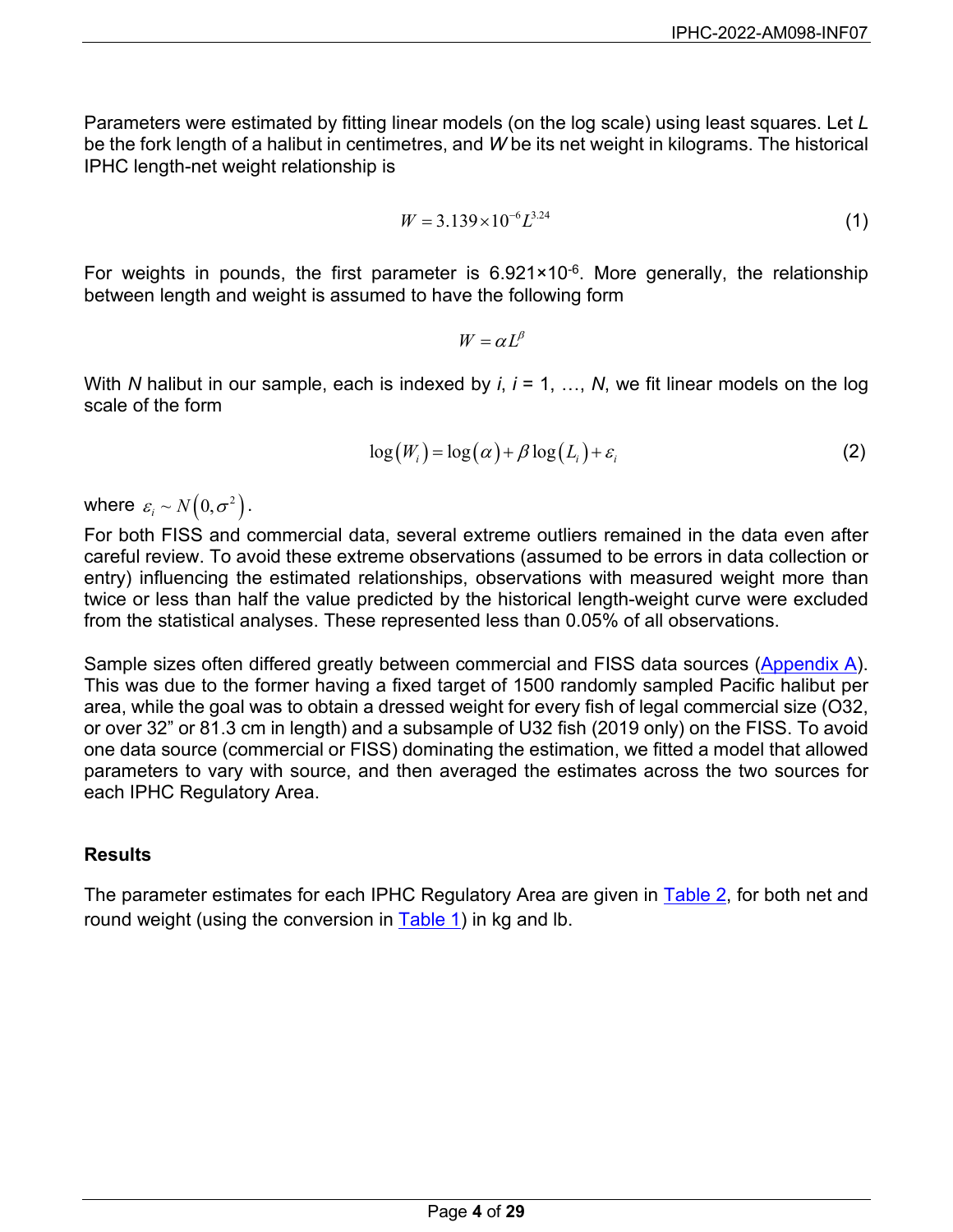| Reg. Area |                        | Parameter estimates: net weight |      | Parameter estimates: round weight |                        |      |  |
|-----------|------------------------|---------------------------------|------|-----------------------------------|------------------------|------|--|
|           | $\alpha$ (kg)          | $\alpha$ (lb)                   |      | $\alpha$ (kg)                     | $\alpha$ (lb)          |      |  |
| 2A        | $2.438 \times 10^{-6}$ | $5.375 \times 10^{-6}$          | 3.29 | $3.251 \times 10^{-6}$            | $7.167 \times 10^{-6}$ | 3.29 |  |
| 2B        | $3.189 \times 10^{-6}$ | $7.031 \times 10^{-6}$          | 3.23 | $4.252 \times 10^{-6}$            | $9.375 \times 10^{-6}$ | 3.23 |  |
| 2C        | $3.719 \times 10^{-6}$ | $8.198 \times 10^{-6}$          | 3.20 | $4.958 \times 10^{-6}$            | $1.093 \times 10^{-5}$ | 3.20 |  |
| 3A        | $4.821 \times 10^{-6}$ | $1.063 \times 10^{-5}$          | 3.13 | $6.428 \times 10^{-6}$            | $1.417 \times 10^{-5}$ | 3.13 |  |
| 3B        | $2.662 \times 10^{-6}$ | $5.869 \times 10^{-6}$          | 3.27 | $3.549 \times 10^{-6}$            | $7.825 \times 10^{-6}$ | 3.27 |  |
| 4A        | $4.762 \times 10^{-6}$ | $1.050 \times 10^{-5}$          | 3.14 | $6.350 \times 10^{-6}$            | $1.400 \times 10^{-5}$ | 3.14 |  |
| 4B        | $4.260 \times 10^{-6}$ | $9.391 \times 10^{-6}$          | 3.16 | $5.680 \times 10^{-6}$            | $1.252 \times 10^{-5}$ | 3.16 |  |
| 4CDE      | $4.443 \times 10^{-6}$ | $7.796 \times 10^{-6}$          | 3.16 | $5.925 \times 10^{-6}$            | $1.306 \times 10^{-5}$ | 3.16 |  |

<span id="page-4-0"></span>**Table 2. Parameter estimates for length-net weight and length-round weight by IPHC Regulatory Area, in kg and lb.**

[Figures](#page-6-0) 1 to 8 compare the revised length-net weight relationships with the historical relationships by IPHC Regulatory Area. The left panels present the two relationships, while the right panels show the ratio of predicted weights from the revised relationship to those predicted by the historical relationship. With only a couple of exceptions, predicted net weights from revised relationships are consistently lower than historical predictions. For six out of eight IPHC Regulatory Areas, the relative difference between the two curves increases with increasing fork length [\(Figures 2 to 4](#page-6-1) and [6 to 8\)](#page-8-0). The magnitude of the relative difference between the two curves varies by area, with greatest differences for IPHC Regulatory Areas 3A and 4B (Figures  $\frac{4}{3}$  $\frac{4}{3}$  $\frac{4}{3}$  and  $\frac{7}{2}$  and least for IPHC Regulatory Areas [2](#page-6-1)B and 3B (Figures 2 and  $\frac{5}{2}$ ).

Tables of net weight for a wide range of Pacific halibut lengths are provided in Appendices [B](#page-11-0) (metric units) and  $C$  (Imperial units).

## **Discussion**

The revised length-weight relationships support the observations in the field that Pacific halibut have become lighter than predicted by the historical relationship in recent years. The degree of bias in the historical relationship's predictions of weight depends on fish length and IPHC Regulatory Area, but we expect that the revised relationships will provide improved estimates of Pacific halibut weights across the range of the stock. As new data become available each year, we will evaluate the need to update the length-weight relationships, and further revise as necessary to ensure any ongoing changes are accounted for.

There remain two components to the estimation of weight from length that are not directly estimable from recent FISS and commercial sample data: the conversion from round to dressed (dockside) weight, and the adjustment factors for ice and slime (conversion from unwashed to wash). The latter will be essential for reconciling the currently differing treatments of head weight, ice and slime and shrinkage in Alaska vs BC and the US West Coast. We have previously recommended [\(Webster 2021\)](https://www.iphc.int/uploads/pdf/srb/srb019/iphc-2021-srb019-05.pdf) that future FISS sampling include a random sample of O32 fish weighed twice, before and after dressing, and that greater effort should be made to weigh some sampled fish twice dockside, before and after washing.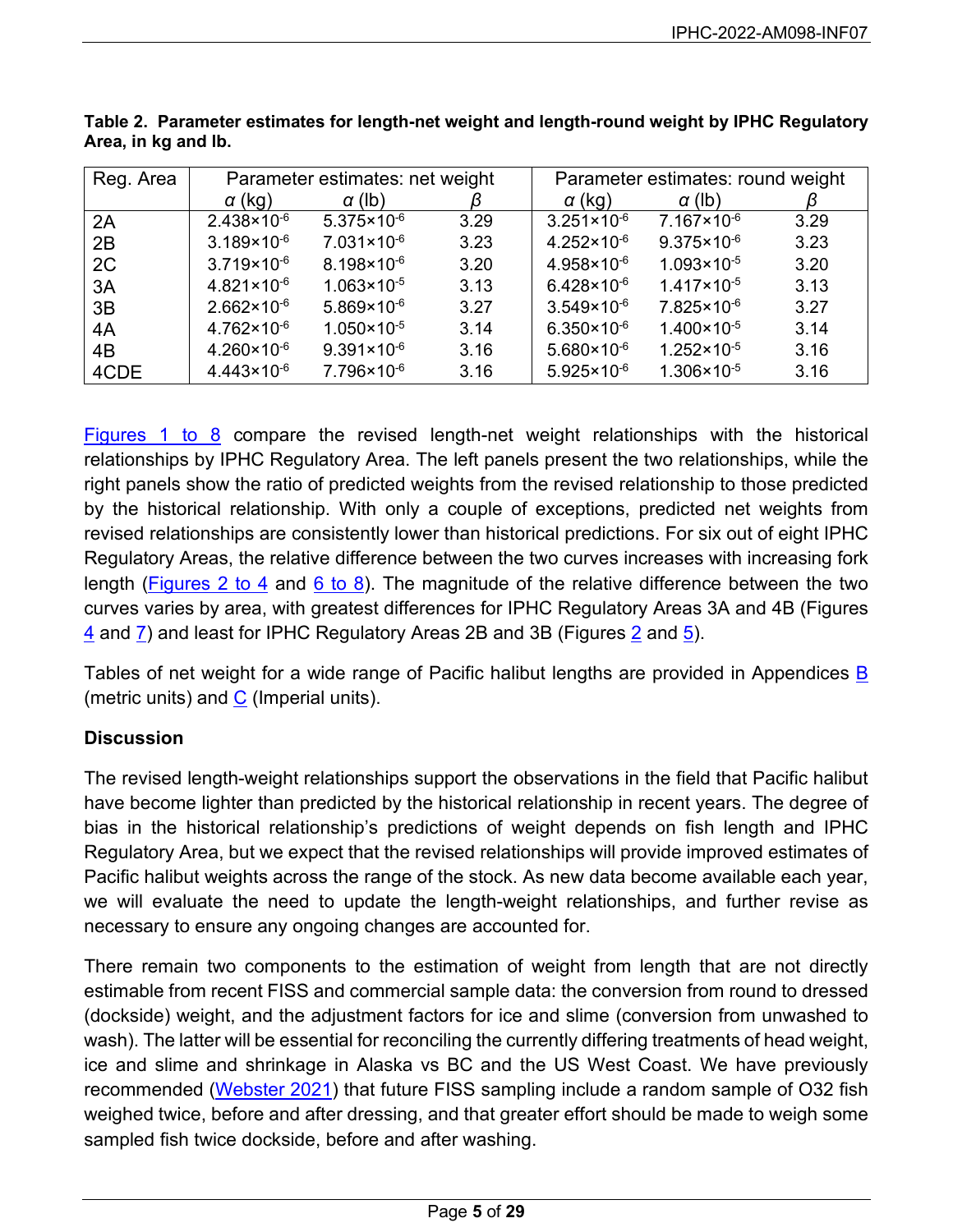## **References**

Clark, W. G. 1992. Validation of the IPHC length-weight relationship for halibut. Int. Pac. Halibut Comm. Report of Assessment and Research Activities 1991: 113–116.

Courcelles, D. 2012. Re-evaluation of the length-weight relationship of Pacific halibut (Hippoglossus stenolepis). Int. Pac. Halibut Comm. Report of Assessment and Research Activities 2011: 459-470.

Gilroy, H. L., Hutton, L. M. and MacTavish, K. A. 2009. 2008 commercial fishery and regulation changes. Int. Pac. Halibut Comm. Report of Assessment and Research Activities 2008: 37-48.

IPHC 2017. Report of the 93rd Session of the IPHC Annual Meeting (AM093) IPHC-2017- AM093-R.

Leaman, B. M. and Gilroy, H. L. 2008. IPHC staff regulatory proposals: 2008. Int. Pac. Halibut Comm. Annual Meeting Handout: 105-110.

Webster, R. A. and Erikson, L. M. 2017. Analysis of length-weight data from commercial sampling in 2016. Int. Pac. Halibut Comm. Report of Assessment and Research Activities 2016: 101-109.

Webster, R. A. 2021. IPHC Fishery-Independent Setline Survey (FISS) and commercial data modelling. IPHC-2021-SRB019-05.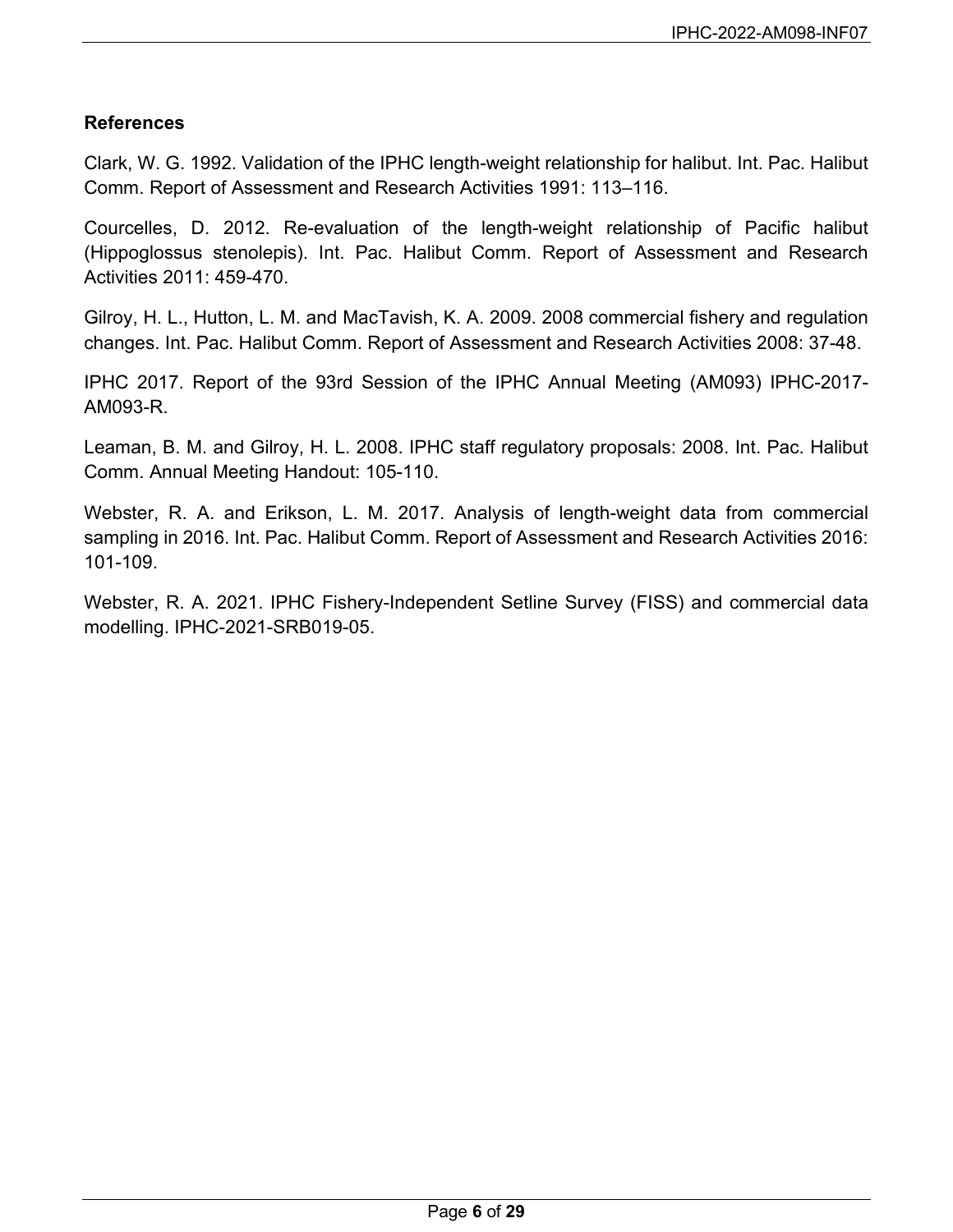<span id="page-6-0"></span>

**Figure 1.** Length-net weight relationship estimated from 2019-21 commercial and FISS sampling data (dashed line) compared with the historical length-net weight relationship (solid blue line) for IPHC Regulatory Area 2A (left panel). The right panel shows the ratio of the predicted weights from the revised and historical relationships: values less than the dashed line at 100% mean the revised relationship predicts lighter Pacific halibut than the historical relationship.

<span id="page-6-1"></span>

**Figure 2.** Length-net weight relationship estimated from 2019-21 commercial and FISS sampling data (dashed line) compared with the historical length-net weight relationship (solid blue line) for IPHC Regulatory Area 2B (left panel). The right panel shows the ratio of the predicted weights from the revised and historical relationships: values less than the dashed line at 100% mean the revised relationship predicts lighter Pacific halibut than the historical relationship.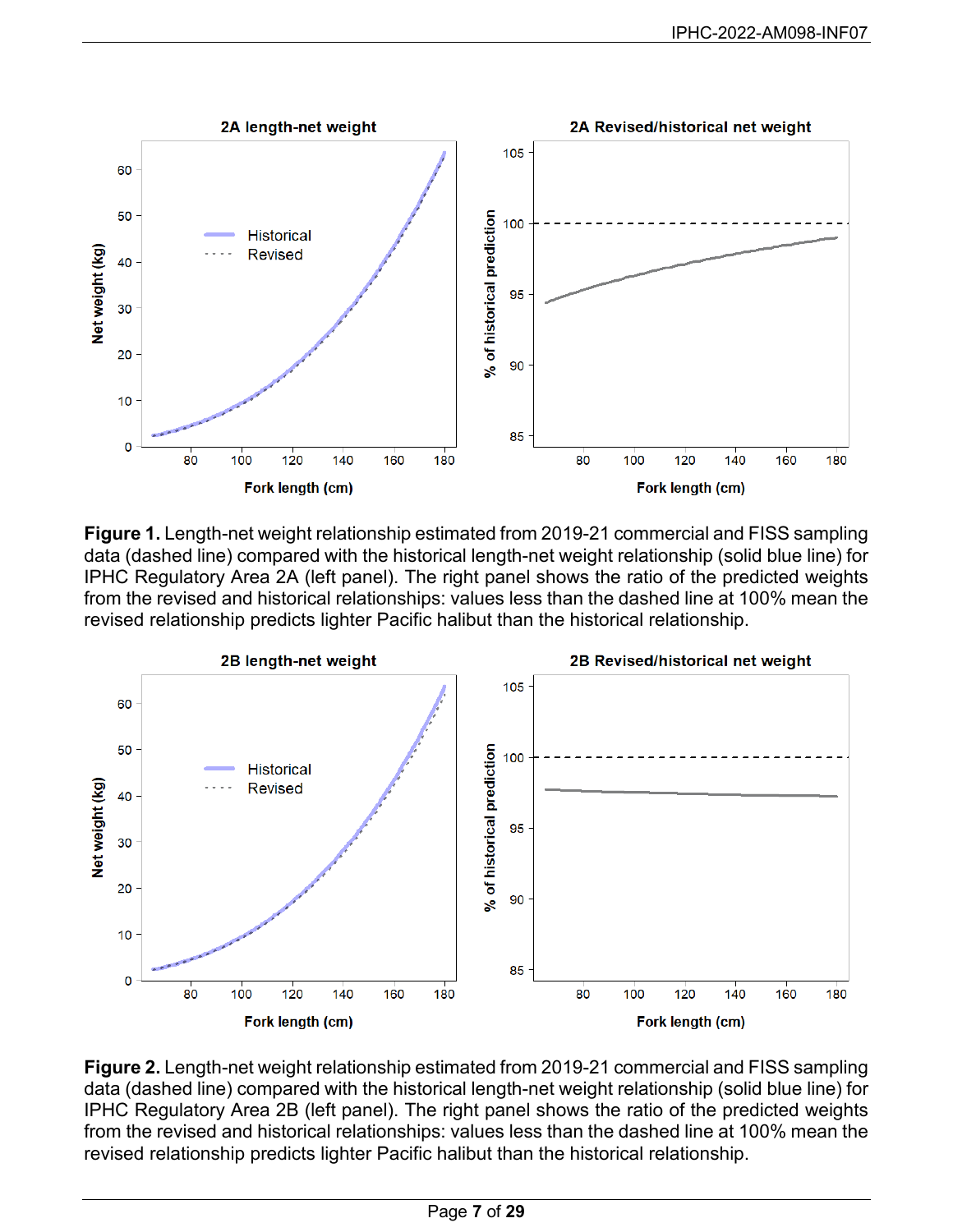

**Figure 3.** Length-net weight relationship estimated from 2019-21 commercial and FISS sampling data (dashed line) compared with the historical length-net weight relationship (solid blue line) for IPHC Regulatory Area 2C (left panel). The right panel shows the ratio of the predicted weights from the revised and historical relationships: values less than the dashed line at 100% mean the revised relationship predicts lighter Pacific halibut than the historical relationship.

<span id="page-7-0"></span>

**Figure 4.** Length-net weight relationship estimated from 2019-21 commercial and FISS sampling data (dashed line) compared with the historical length-net weight relationship (solid blue line) for IPHC Regulatory Area 3A(left panel). The right panel shows the ratio of the predicted weights from the revised and historical relationships: values less than the dashed line at 100% mean the revised relationship predicts lighter Pacific halibut than the historical relationship.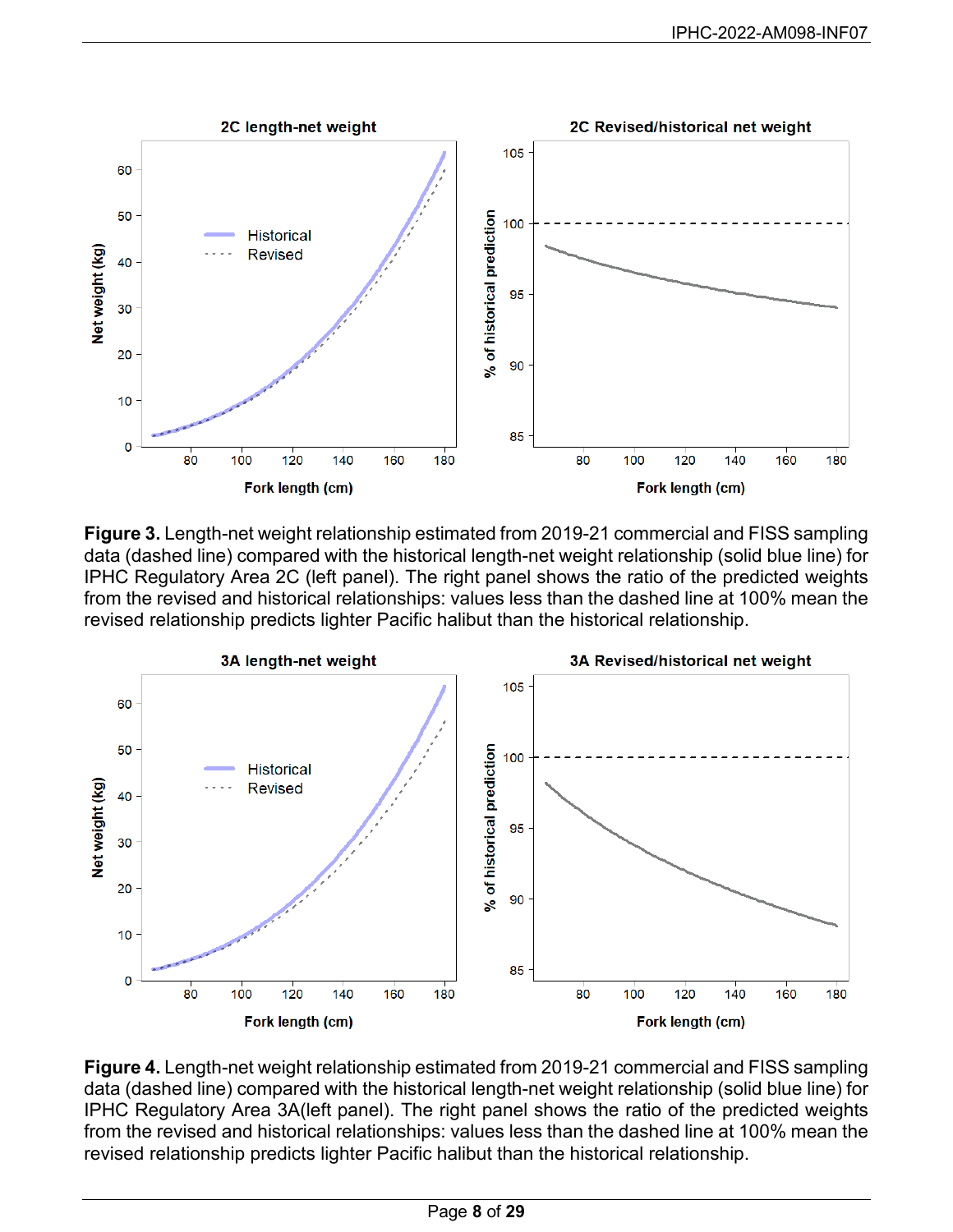<span id="page-8-1"></span>

**Figure 5.** Length-net weight relationship estimated from 2019-21 commercial and FISS sampling data (dashed line) compared with the historical length-net weight relationship (solid blue line) for IPHC Regulatory Area 3B (left panel). The right panel shows the ratio of the predicted weights from the revised and historical relationships: values less than the dashed line at 100% mean the revised relationship predicts lighter Pacific halibut than the historical relationship.

<span id="page-8-0"></span>

**Figure 6.** Length-net weight relationship estimated from 2019-21 commercial and FISS sampling data (dashed line) compared with the historical length-net weight relationship (solid blue line) for IPHC Regulatory Area 4A (left panel). The right panel shows the ratio of the predicted weights from the revised and historical relationships: values less than the dashed line at 100% mean the revised relationship predicts lighter Pacific halibut than the historical relationship.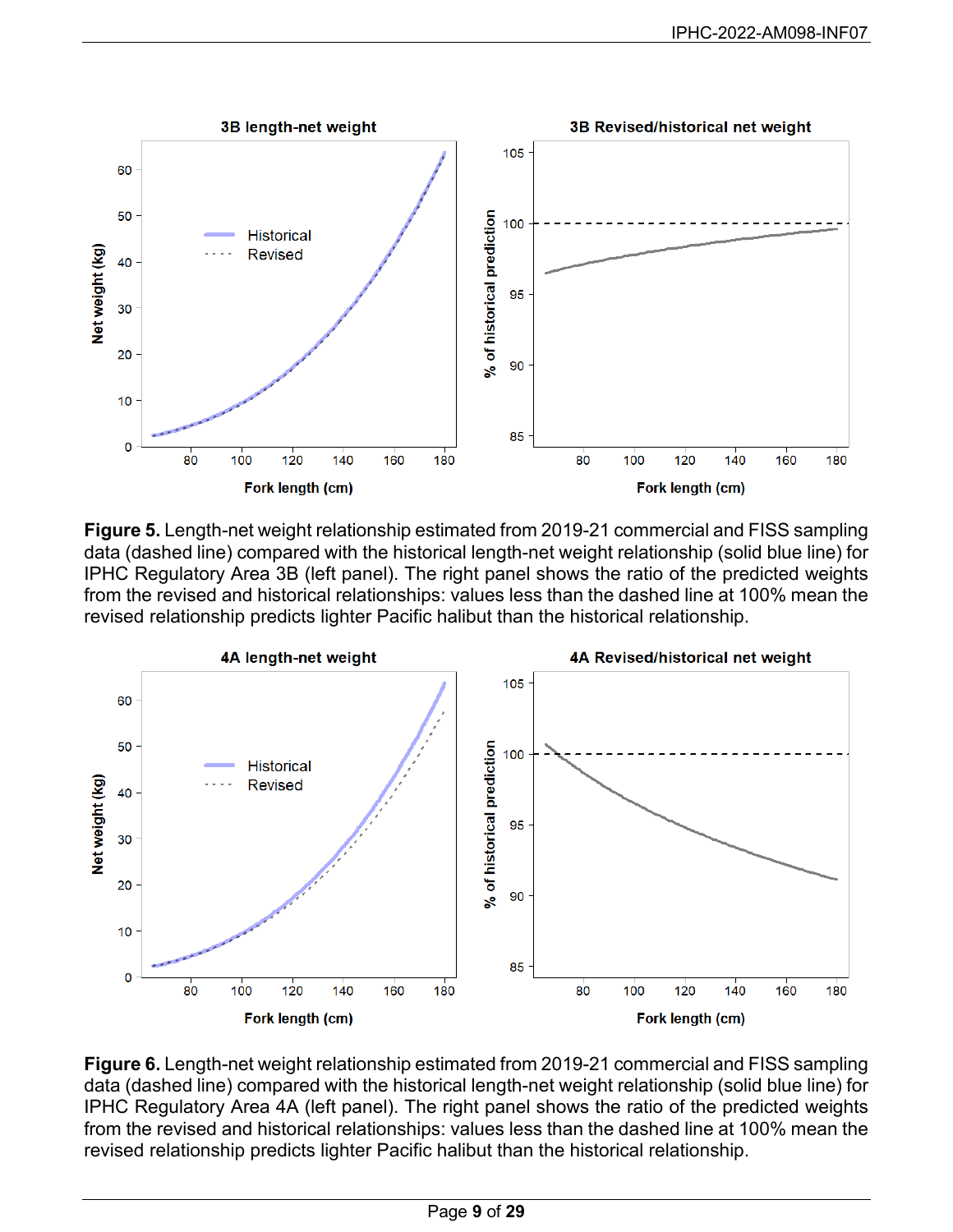<span id="page-9-0"></span>

**Figure 7.** Length-net weight relationship estimated from 2019-21 commercial and FISS sampling data (dashed line) compared with the historical length-net weight relationship (solid blue line) for IPHC Regulatory Area 4B (left panel). The right panel shows the ratio of the predicted weights from the revised and historical relationships: values less than the dashed line at 100% mean the revised relationship predicts lighter Pacific halibut than the historical relationship.



**Figure 8.** Length-net weight relationship estimated from 2019-21 commercial and FISS sampling data (dashed line) compared with the historical length-net weight relationship (solid blue line) for IPHC Regulatory Area 4CDE (left panel). The right panel shows the ratio of the predicted weights from the revised and historical relationships: values less than the dashed line at 100% mean the revised relationship predicts lighter Pacific halibut than the historical relationship.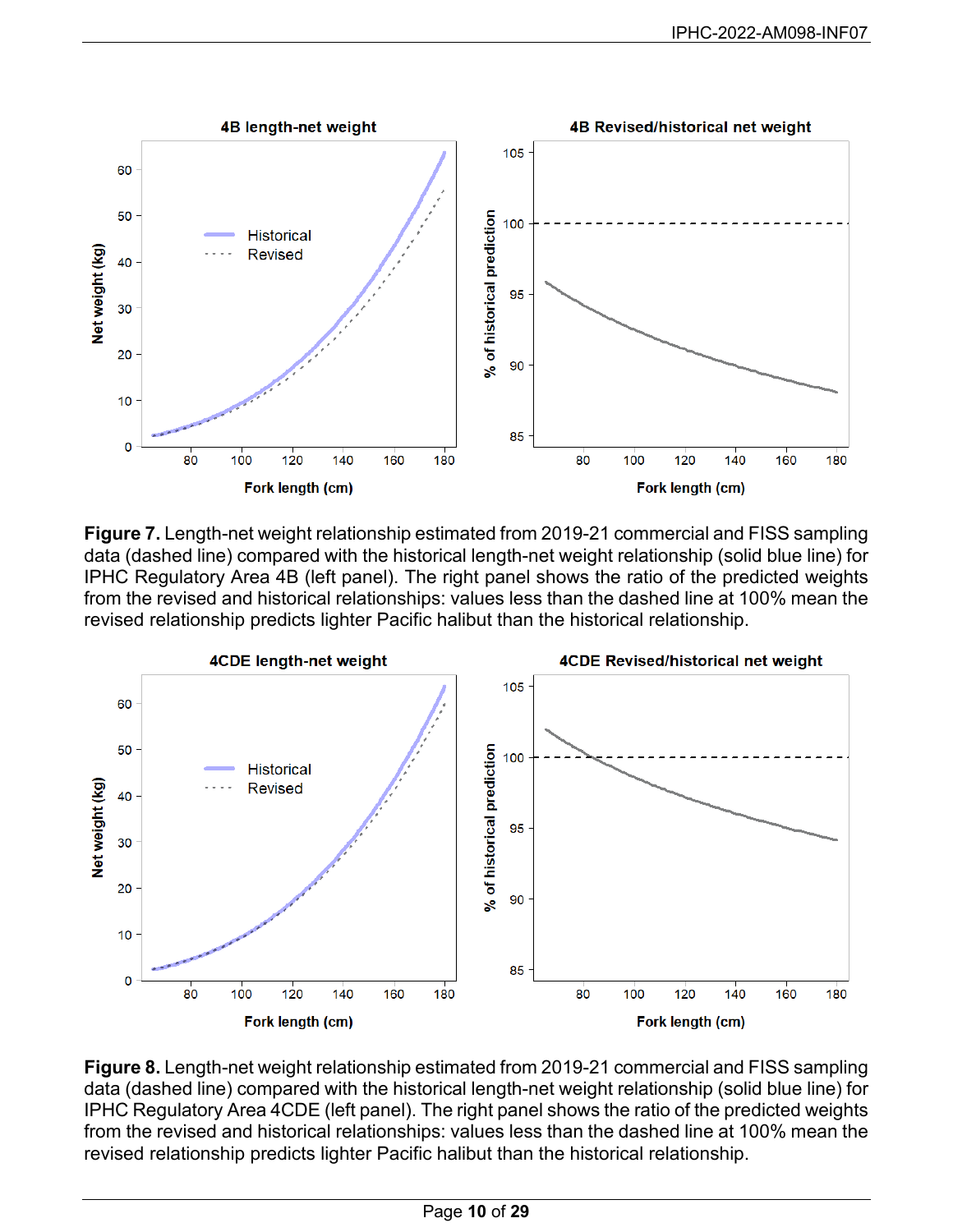# <span id="page-10-0"></span>**Appendix A: Sample sizes of weighed Pacific halibut from commercial and FISS sampling.**

**Table A.1 Sample sizes of weighed commercial Pacific halibut by year and IPHC Regulatory Area.**

| Year | 2Α   | 2Β   | 2C   | 3A   | 3Β   | 4Α   | 4Β   | 4CDE |
|------|------|------|------|------|------|------|------|------|
| 2015 | 32   | 801  | 1431 | 1538 | 1133 | 798  | 192  | 147  |
| 2016 | 303  | 1943 | 1673 | 1470 | 1492 | 1574 | 1466 | 1270 |
| 2017 | 1118 | 1376 | 1367 | 1453 | 1381 | 997  | 1816 | 1632 |
| 2018 | 2253 | 1421 | 1612 | 1676 | 808  | 925  | 1307 | 1494 |
| 2019 | 1731 | 1076 | 1573 | 1751 | 1751 | 1322 | 968  | 960  |
| 2020 | 1318 | 1694 | 1717 | 1608 | 1606 | 937  | 1264 | 905  |
| 2021 | 2803 | 1869 | 1481 | 1358 | 1027 | 1118 | 1207 | 162  |

**Table A.2 Sample sizes of weighed FISS Pacific halibut by year and IPHC Regulatory Area.**

| Year | 2Α  | 2Β   | 2С    | 3A    | 3Β   | 4A   | 4Β   | 4CDE |
|------|-----|------|-------|-------|------|------|------|------|
| 2019 | 786 | 3889 | 10898 | 15460 | 4530 | 3758 | 495  | 1545 |
| 2020 |     | 8101 | 6392  | 24813 | 2642 |      |      |      |
| 2021 | 785 | 6335 | 6200  | 20634 | 5862 | 2167 | 1579 | 329  |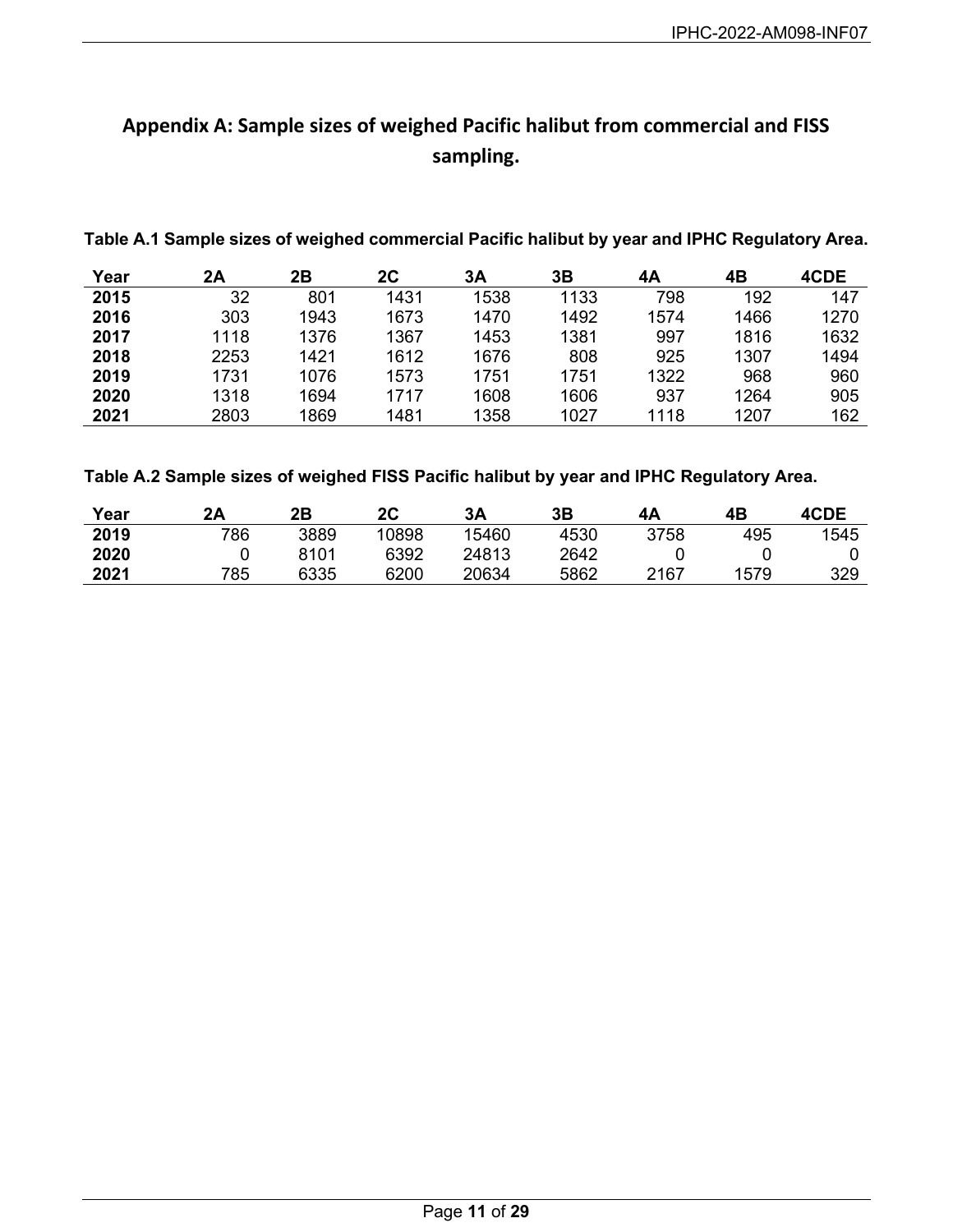<span id="page-11-0"></span>**Appendix B: Pacific halibut length-net weight tables (metric units)**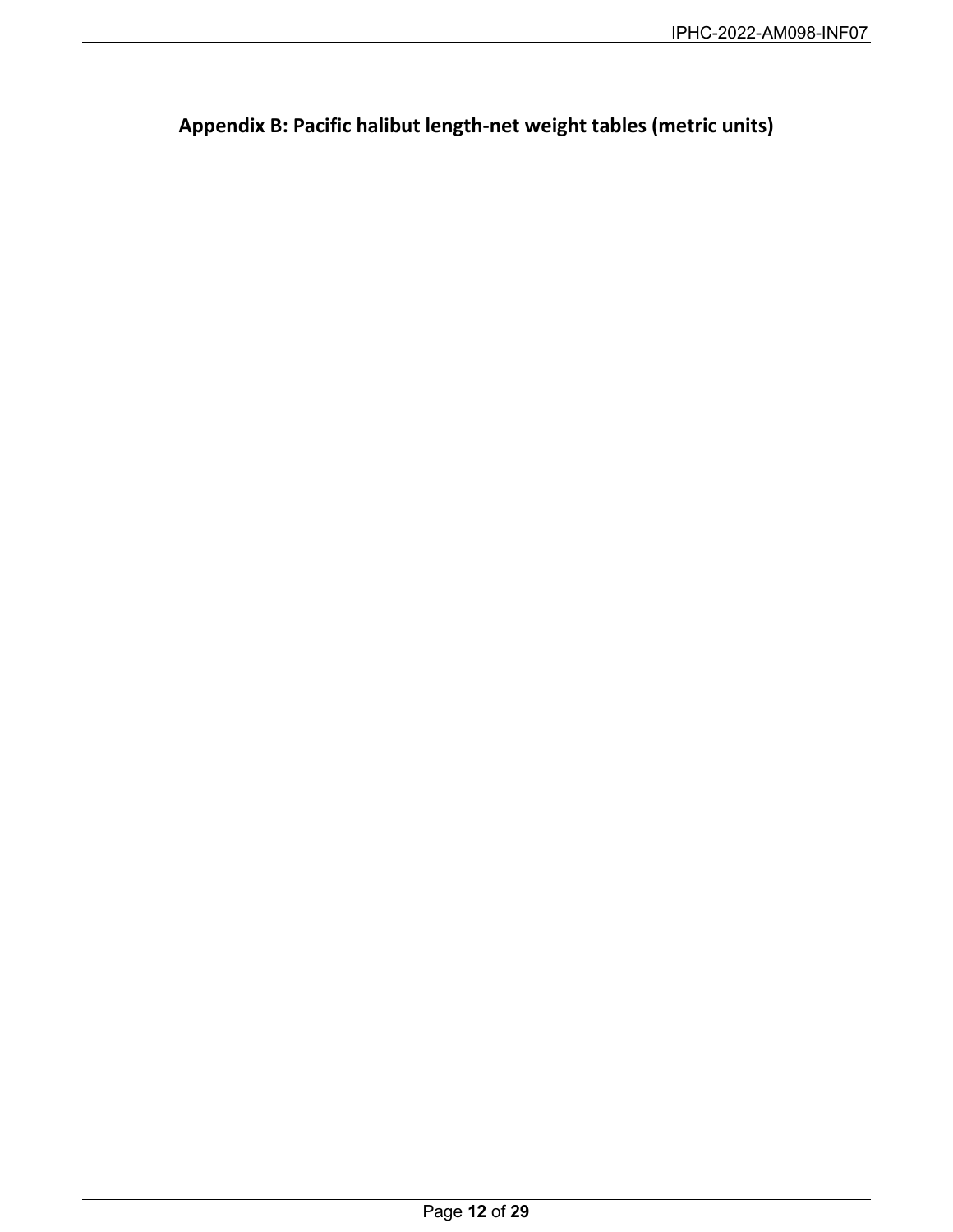| Length | Weight | Length | Weight | Length | Weight | Length | Weight |
|--------|--------|--------|--------|--------|--------|--------|--------|
| (cm)   | (kg)   | (cm)   | (kg)   | (cm)   | (kg)   | (cm)   | (kg)   |
| 71     | 3.0    | 111    | 12.9   | 151    | 35.4   | 191    | 76.6   |
| 72     | 3.1    | 112    | 13.3   | 152    | 36.2   | 192    | 77.9   |
| 73     | 3.2    | 113    | 13.6   | 153    | 36.9   | 193    | 79.3   |
| 74     | 3.4    | 114    | 14     | 154    | 37.7   | 194    | 80.6   |
| 75     | 3.5    | 115    | 14.5   | 155    | 38.6   | 195    | 82.0   |
| 76     | 3.7    | 116    | 14.9   | 156    | 39.4   | 196    | 83.4   |
| 77     | 3.9    | 117    | 15.3   | 157    | 40.2   | 197    | 84.8   |
| 78     | 4.0    | 118    | 15.7   | 158    | 41.1   | 198    | 86.2   |
| 79     | 4.2    | 119    | 16.2   | 159    | 41.9   | 199    | 87.7   |
| 80     | 4.4    | 120    | 16.6   | 160    | 42.8   | 200    | 89.1   |
| 81     | 4.6    | 121    | 17.1   | 161    | 43.7   | 201    | 90.6   |
| 82     | 4.8    | 122    | 17.6   | 162    | 44.6   | 202    | 92.1   |
| 83     | 4.9    | 123    | 18.0   | 163    | 45.5   | 203    | 93.6   |
| 84     | 5.1    | 124    | 18.5   | 164    | 46.4   | 204    | 95.1   |
| 85     | 5.4    | 125    | 19.0   | 165    | 47.4   | 205    | 96.6   |
| 86     | 5.6    | 126    | 19.5   | 166    | 48.3   | 206    | 98.2   |
| 87     | 5.8    | 127    | 20.0   | 167    | 49.3   | 207    | 99.8   |
| 88     | 6.0    | 128    | 20.6   | 168    | 50.2   | 208    | 101.4  |
| 89     | 6.2    | 129    | 21.1   | 169    | 51.2   | 209    | 103.0  |
| 90     | 6.5    | 130    | 21.6   | 170    | 52.2   | 210    | 104.6  |
| 91     | 6.7    | 131    | 22.2   | 171    | 53.2   | 211    | 106.3  |
| 92     | 6.9    | 132    | 22.7   | 172    | 54.3   | 212    | 107.9  |
| 93     | 7.2    | 133    | 23.3   | 173    | 55.3   | 213    | 109.6  |
| 94     | 7.5    | 134    | 23.9   | 174    | 56.4   | 214    | 111.3  |
| 95     | 7.7    | 135    | 24.5   | 175    | 57.5   | 215    | 113.0  |
| 96     | 8.0    | 136    | 25.1   | 176    | 58.5   | 216    | 114.8  |
| 97     | 8.3    | 137    | 25.7   | 177    | 59.6   | 217    | 116.5  |
| 98     | 8.5    | 138    | 26.3   | 178    | 60.8   | 218    | 118.3  |
| 99     | 8.8    | 139    | 27.0   | 179    | 61.9   | 219    | 120.1  |
| 100    | 9.1    | 140    | 27.6   | 180    | 63.0   | 220    | 121.9  |
| 101    | 9.4    | 141    | 28.2   | 181    | 64.2   | 221    | 123.7  |
| 102    | 9.7    | 142    | 28.9   | 182    | 65.4   | 222    | 125.6  |
| 103    | 10.1   | 143    | 29.6   | 183    | 66.5   | 223    | 127.4  |
| 104    | 10.4   | 144    | 30.3   | 184    | 67.7   | 224    | 129.3  |
| 105    | 10.7   | 145    | 31.0   | 185    | 69.0   | 225    | 131.2  |
| 106    | 11.1   | 146    | 31.7   | 186    | 70.2   | 226    | 133.2  |
| 107    | 11.4   | 147    | 32.4   | 187    | 71.4   | 227    | 135.1  |
| 108    | 11.8   | 148    | 33.1   | 188    | 72.7   | 228    | 137.1  |
| 109    | 12.1   | 149    | 33.9   | 189    | 74.0   | 229    | 139.1  |
| 110    | 12.5   | 150    | 34.6   | 190    | 75.3   | 230    | 141.1  |

**Table B1. Length-net weight table for IPHC Regulatory Area 2A (metric, 71-230 cm).**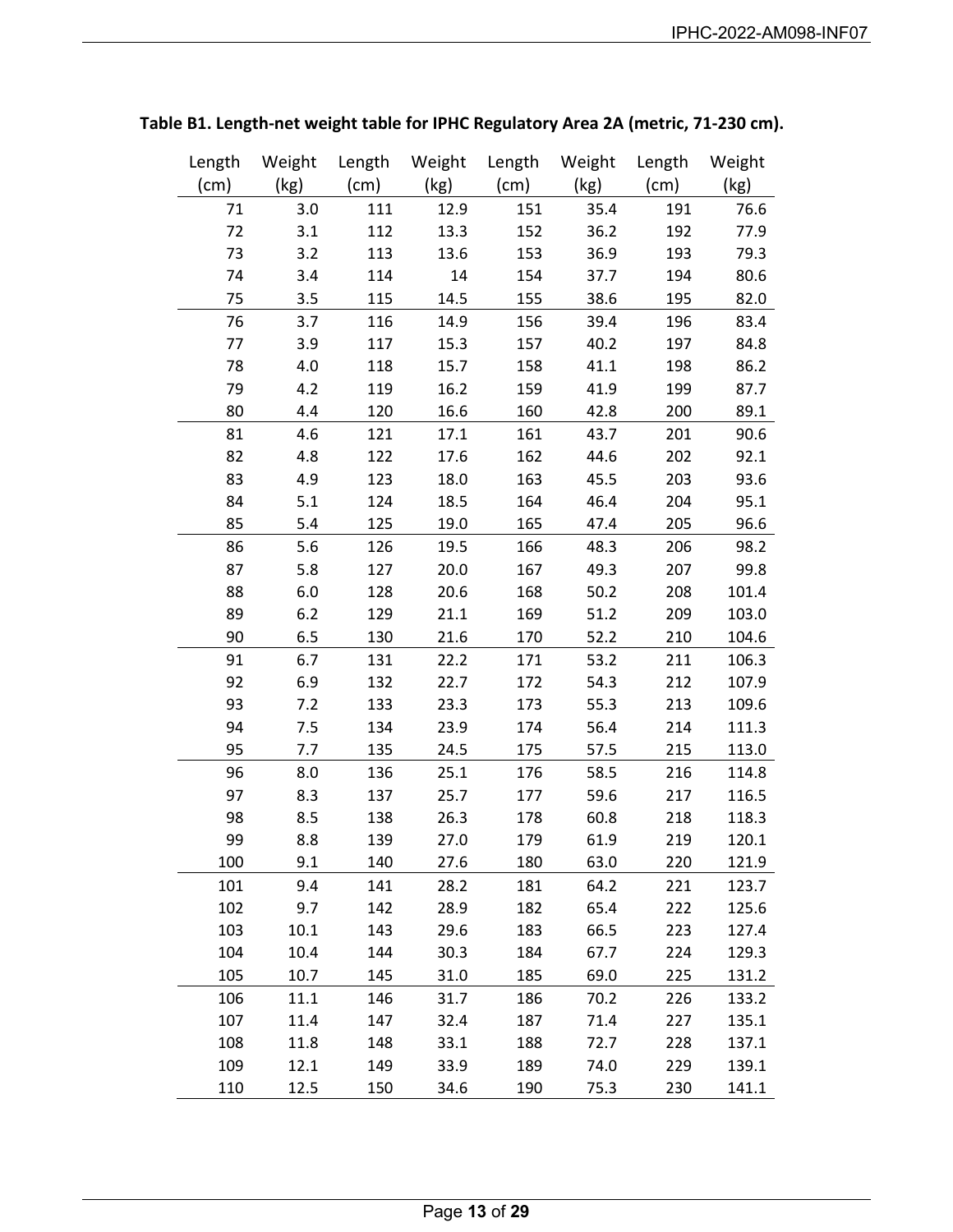| Length | Weight | Length | Weight | Length | Weight | Length | Weight |
|--------|--------|--------|--------|--------|--------|--------|--------|
| (cm)   | (kg)   | (cm)   | (kg)   | (cm)   | (kg)   | (cm)   | (kg)   |
| 71     | 3.1    | 111    | 13.0   | 151    | 35.0   | 191    | 74.8   |
| 72     | 3.2    | 112    | 13.3   | 152    | 35.8   | 192    | 76.1   |
| 73     | 3.3    | 113    | 13.7   | 153    | 36.5   | 193    | 77.4   |
| 74     | 3.5    | 114    | 14.1   | 154    | 37.3   | 194    | 78.7   |
| 75     | 3.7    | 115    | 14.5   | 155    | 38.1   | 195    | 80.0   |
| 76     | 3.8    | 116    | 14.9   | 156    | 38.9   | 196    | 81.4   |
| 77     | 4.0    | 117    | 15.4   | 157    | 39.7   | 197    | 82.7   |
| 78     | 4.1    | 118    | 15.8   | 158    | 40.5   | 198    | 84.1   |
| 79     | 4.3    | 119    | 16.2   | 159    | 41.4   | 199    | 85.4   |
| 80     | 4.5    | 120    | 16.7   | 160    | 42.2   | 200    | 86.8   |
| 81     | 4.7    | 121    | 17.1   | 161    | 43.1   | 201    | 88.3   |
| 82     | 4.9    | 122    | 17.6   | 162    | 44.0   | 202    | 89.7   |
| 83     | 5.1    | 123    | 18.1   | 163    | 44.8   | 203    | 91.1   |
| 84     | 5.3    | 124    | 18.5   | 164    | 45.7   | 204    | 92.6   |
| 85     | 5.5    | 125    | 19.0   | 165    | 46.6   | 205    | 94.1   |
| 86     | 5.7    | 126    | 19.5   | 166    | 47.6   | 206    | 95.5   |
| 87     | 5.9    | 127    | 20.0   | 167    | 48.5   | 207    | 97.1   |
| 88     | 6.1    | 128    | 20.5   | 168    | 49.4   | 208    | 98.6   |
| 89     | 6.3    | 129    | 21.1   | 169    | 50.4   | 209    | 100.1  |
| 90     | 6.6    | 130    | 21.6   | 170    | 51.4   | 210    | 101.7  |
| 91     | 6.8    | 131    | 22.1   | 171    | 52.3   | 211    | 103.2  |
| 92     | 7.1    | 132    | 22.7   | 172    | 53.3   | 212    | 104.8  |
| 93     | 7.3    | 133    | 23.2   | 173    | 54.4   | 213    | 106.4  |
| 94     | 7.6    | 134    | 23.8   | 174    | 55.4   | 214    | 108.1  |
| 95     | 7.8    | 135    | 24.4   | 175    | 56.4   | 215    | 109.7  |
| 96     | 8.1    | 136    | 25.0   | 176    | 57.5   | 216    | 111.4  |
| 97     | 8.4    | 137    | 25.6   | 177    | 58.5   | 217    | 113.0  |
| 98     | 8.7    | 138    | 26.2   | 178    | 59.6   | 218    | 114.7  |
| 99     | 9.0    | 139    | 26.8   | 179    | 60.7   | 219    | 116.4  |
| 100    | 9.2    | 140    | 27.4   | 180    | 61.8   | 220    | 118.2  |
| 101    | 9.6    | 141    | 28.1   | 181    | 62.9   | 221    | 119.9  |
| 102    | 9.9    | 142    | 28.7   | 182    | 64.0   | 222    | 121.7  |
| 103    | 10.2   | 143    | 29.4   | 183    | 65.2   | 223    | 123.4  |
| 104    | 10.5   | 144    | 30.0   | 184    | 66.3   | 224    | 125.2  |
| 105    | 10.8   | 145    | 30.7   | 185    | 67.5   | 225    | 127.1  |
| 106    | 11.2   | 146    | 31.4   | 186    | 68.7   | 226    | 128.9  |
| 107    | 11.5   | 147    | 32.1   | 187    | 69.9   | 227    | 130.7  |
| 108    | 11.9   | 148    | 32.8   | 188    | 71.1   | 228    | 132.6  |
| 109    | 12.2   | 149    | 33.5   | 189    | 72.3   | 229    | 134.5  |
| 110    | 12.6   | 150    | 34.3   | 190    | 73.6   | 230    | 136.4  |

# **Table B2. Length-net weight table for IPHC Regulatory Area 2B (metric, 71-230 cm).**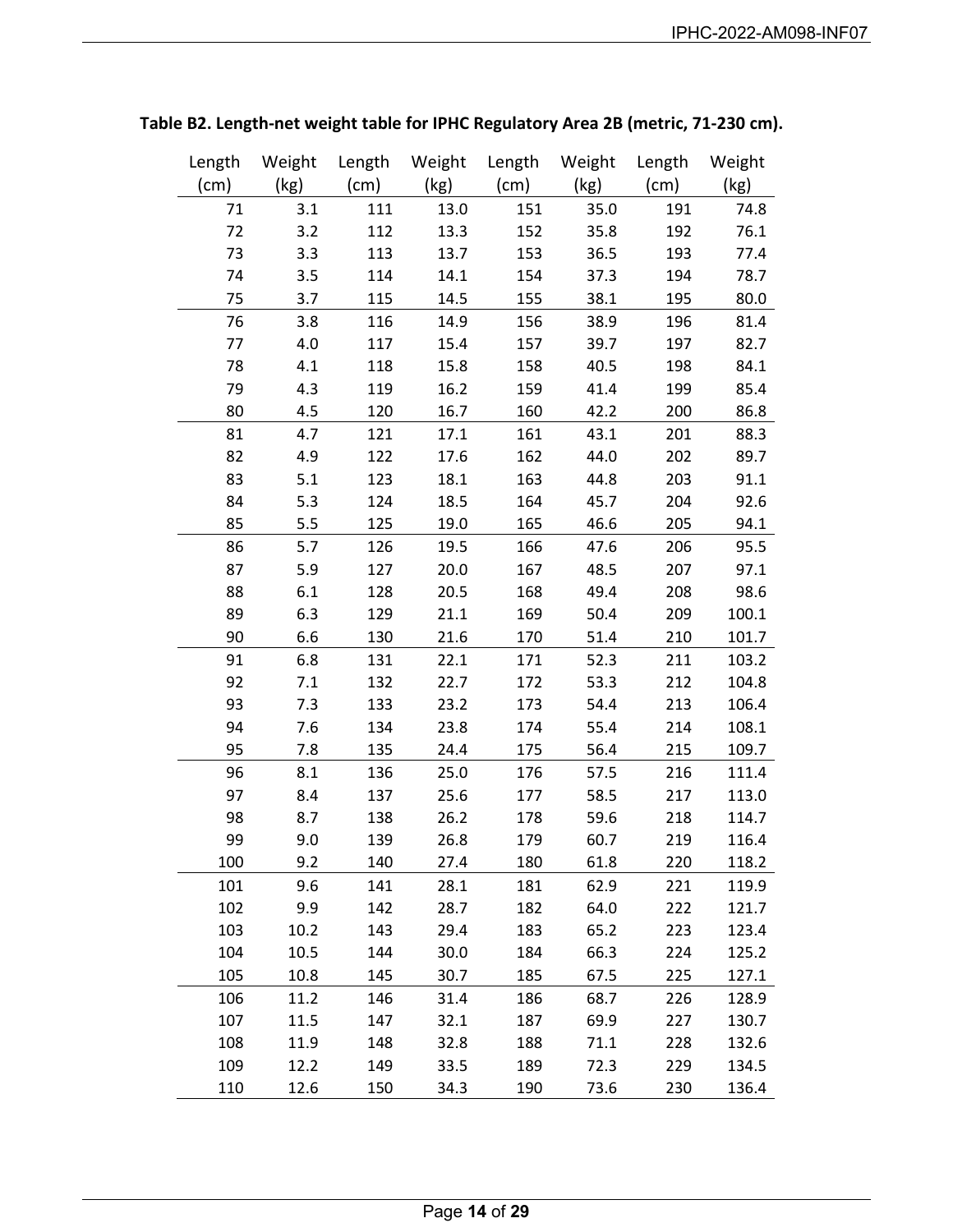| Length | Weight | Length | Weight | Length | Weight | Length | Weight |
|--------|--------|--------|--------|--------|--------|--------|--------|
| (cm)   | (kg)   | (cm)   | (kg)   | (cm)   | (kg)   | (cm)   | (kg)   |
| 71     | 3.1    | 111    | 12.8   | 151    | 34.2   | 191    | 72.4   |
| 72     | 3.2    | 112    | 13.1   | 152    | 34.9   | 192    | 73.6   |
| 73     | 3.3    | 113    | 13.5   | 153    | 35.6   | 193    | 74.8   |
| 74     | 3.5    | 114    | 13.9   | 154    | 36.4   | 194    | 76.1   |
| 75     | 3.6    | 115    | 14.3   | 155    | 37.1   | 195    | 77.3   |
| 76     | 3.8    | 116    | 14.7   | 156    | 37.9   | 196    | 78.6   |
| 77     | 4.0    | 117    | 15.1   | 157    | 38.7   | 197    | 79.9   |
| 78     | 4.1    | 118    | 15.5   | 158    | 39.5   | 198    | 81.2   |
| 79     | 4.3    | 119    | 16.0   | 159    | 40.3   | 199    | 82.5   |
| 80     | 4.5    | 120    | 16.4   | 160    | 41.1   | 200    | 83.8   |
| 81     | 4.7    | 121    | 16.8   | 161    | 41.9   | 201    | 85.2   |
| 82     | 4.9    | 122    | 17.3   | 162    | 42.8   | 202    | 86.5   |
| 83     | 5.0    | 123    | 17.7   | 163    | 43.6   | 203    | 87.9   |
| 84     | 5.2    | 124    | 18.2   | 164    | 44.5   | 204    | 89.3   |
| 85     | 5.4    | 125    | 18.7   | 165    | 45.3   | 205    | 90.7   |
| 86     | 5.7    | 126    | 19.2   | 166    | 46.2   | 206    | 92.1   |
| 87     | 5.9    | 127    | 19.6   | 167    | 47.1   | 207    | 93.6   |
| 88     | 6.1    | 128    | 20.1   | 168    | 48.0   | 208    | 95.0   |
| 89     | 6.3    | 129    | 20.6   | 169    | 48.9   | 209    | 96.5   |
| 90     | 6.5    | 130    | 21.2   | 170    | 49.9   | 210    | 98.0   |
| 91     | 6.8    | 131    | 21.7   | 171    | 50.8   | 211    | 99.5   |
| 92     | 7.0    | 132    | 22.2   | 172    | 51.8   | 212    | 101.0  |
| 93     | 7.3    | 133    | 22.8   | 173    | 52.7   | 213    | 102.5  |
| 94     | 7.5    | 134    | 23.3   | 174    | 53.7   | 214    | 104.1  |
| 95     | 7.8    | 135    | 23.9   | 175    | 54.7   | 215    | 105.6  |
| 96     | 8.0    | 136    | 24.4   | 176    | 55.7   | 216    | 107.2  |
| 97     | 8.3    | 137    | 25.0   | 177    | 56.7   | 217    | 108.8  |
| 98     | 8.6    | 138    | 25.6   | 178    | 57.8   | 218    | 110.4  |
| 99     | 8.9    | 139    | 26.2   | 179    | 58.8   | 219    | 112.0  |
| 100    | 9.2    | 140    | 26.8   | 180    | 59.9   | 220    | 113.7  |
| 101    | 9.4    | 141    | 27.4   | 181    | 60.9   | 221    | 115.3  |
| 102    | 9.7    | 142    | 28.1   | 182    | 62.0   | 222    | 117.0  |
| 103    | 10.1   | 143    | 28.7   | 183    | 63.1   | 223    | 118.7  |
| 104    | 10.4   | 144    | 29.3   | 184    | 64.2   | 224    | 120.4  |
| 105    | 10.7   | 145    | 30.0   | 185    | 65.3   | 225    | 122.1  |
| 106    | 11.0   | 146    | 30.7   | 186    | 66.5   | 226    | 123.9  |
| 107    | 11.4   | 147    | 31.3   | 187    | 67.6   | 227    | 125.6  |
| 108    | 11.7   | 148    | 32.0   | 188    | 68.8   | 228    | 127.4  |
| 109    | 12.1   | 149    | 32.7   | 189    | 70.0   | 229    | 129.2  |
| 110    | 12.4   | 150    | 33.4   | 190    | 71.2   | 230    | 131.0  |

# **Table B3. Length-net weight table for IPHC Regulatory Area 2C (metric, 71-230 cm).**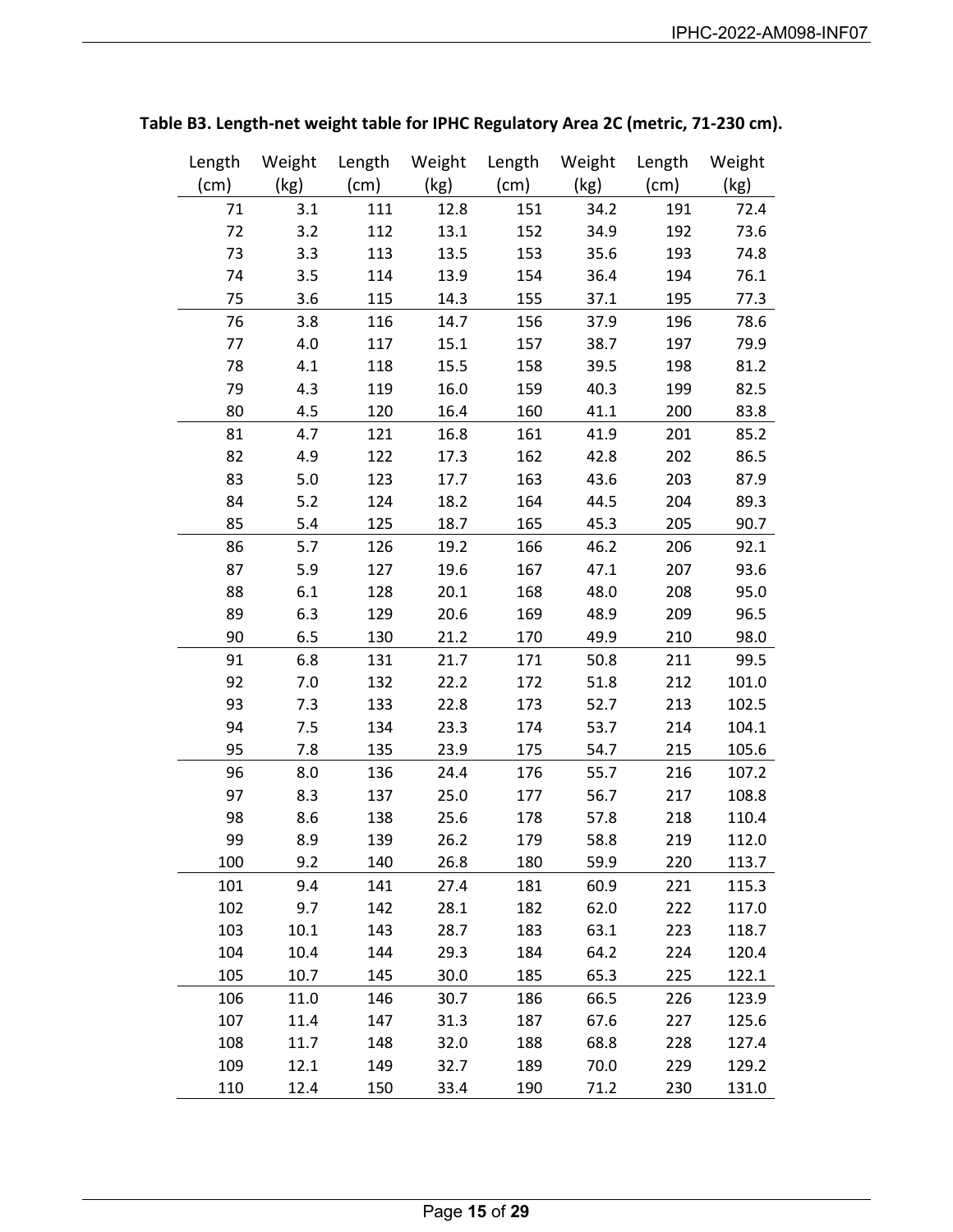| Length | Weight | Length | Weight | Length | Weight | Length | Weight |
|--------|--------|--------|--------|--------|--------|--------|--------|
| (cm)   | (kg)   | (cm)   | (kg)   | (cm)   | (kg)   | (cm)   | (kg)   |
| 71     | 3.0    | 111    | 12.3   | 151    | 32.3   | 191    | 67.5   |
| 72     | 3.2    | 112    | 12.7   | 152    | 33.0   | 192    | 68.6   |
| 73     | 3.3    | 113    | 13.0   | 153    | 33.7   | 193    | 69.8   |
| 74     | 3.5    | 114    | 13.4   | 154    | 34.4   | 194    | 70.9   |
| 75     | 3.6    | 115    | 13.8   | 155    | 35.1   | 195    | 72.1   |
| 76     | 3.8    | 116    | 14.2   | 156    | 35.8   | 196    | 73.2   |
| 77     | 3.9    | 117    | 14.5   | 157    | 36.5   | 197    | 74.4   |
| 78     | 4.1    | 118    | 14.9   | 158    | 37.3   | 198    | 75.6   |
| 79     | 4.2    | 119    | 15.3   | 159    | 38.0   | 199    | 76.8   |
| 80     | 4.4    | 120    | 15.7   | 160    | 38.8   | 200    | 78.0   |
| 81     | 4.6    | 121    | 16.2   | 161    | 39.5   | 201    | 79.2   |
| 82     | 4.8    | 122    | 16.6   | 162    | 40.3   | 202    | 80.5   |
| 83     | 5.0    | 123    | 17.0   | 163    | 41.1   | 203    | 81.7   |
| 84     | 5.2    | 124    | 17.4   | 164    | 41.9   | 204    | 83.0   |
| 85     | 5.3    | 125    | 17.9   | 165    | 42.7   | 205    | 84.3   |
| 86     | 5.5    | 126    | 18.3   | 166    | 43.5   | 206    | 85.6   |
| 87     | 5.7    | 127    | 18.8   | 167    | 44.3   | 207    | 86.9   |
| 88     | 6.0    | 128    | 19.3   | 168    | 45.2   | 208    | 88.2   |
| 89     | 6.2    | 129    | 19.7   | 169    | 46.0   | 209    | 89.5   |
| 90     | 6.4    | 130    | 20.2   | 170    | 46.9   | 210    | 90.9   |
| 91     | 6.6    | 131    | 20.7   | 171    | 47.8   | 211    | 92.3   |
| 92     | 6.8    | 132    | 21.2   | 172    | 48.6   | 212    | 93.6   |
| 93     | 7.1    | 133    | 21.7   | 173    | 49.5   | 213    | 95.0   |
| 94     | 7.3    | 134    | 22.2   | 174    | 50.4   | 214    | 96.4   |
| 95     | 7.6    | 135    | 22.8   | 175    | 51.3   | 215    | 97.8   |
| 96     | 7.8    | 136    | 23.3   | 176    | 52.3   | 216    | 99.3   |
| 97     | 8.1    | 137    | 23.8   | 177    | 53.2   | 217    | 100.7  |
| 98     | 8.3    | 138    | 24.4   | 178    | 54.2   | 218    | 102.2  |
| 99     | 8.6    | 139    | 25.0   | 179    | 55.1   | 219    | 103.7  |
| 100    | 8.9    | 140    | 25.5   | 180    | 56.1   | 220    | 105.2  |
| 101    | 9.2    | 141    | 26.1   | 181    | 57.1   | 221    | 106.7  |
| 102    | 9.5    | 142    | 26.7   | 182    | 58.1   | 222    | 108.2  |
| 103    | 9.8    | 143    | 27.3   | 183    | 59.1   | 223    | 109.7  |
| 104    | 10.1   | 144    | 27.9   | 184    | 60.1   | 224    | 111.3  |
| 105    | 10.4   | 145    | 28.5   | 185    | 61.1   | 225    | 112.8  |
| 106    | 10.7   | 146    | 29.1   | 186    | 62.1   | 226    | 114.4  |
| 107    | 11.0   | 147    | 29.7   | 187    | 63.2   | 227    | 116.0  |
| 108    | 11.3   | 148    | 30.4   | 188    | 64.3   | 228    | 117.6  |
| 109    | 11.6   | 149    | 31.0   | 189    | 65.3   | 229    | 119.2  |
| 110    | 12.0   | 150    | 31.7   | 190    | 66.4   | 230    | 120.9  |

# **Table B4. Length-net weight table for IPHC Regulatory Area 3A (metric, 71-230 cm).**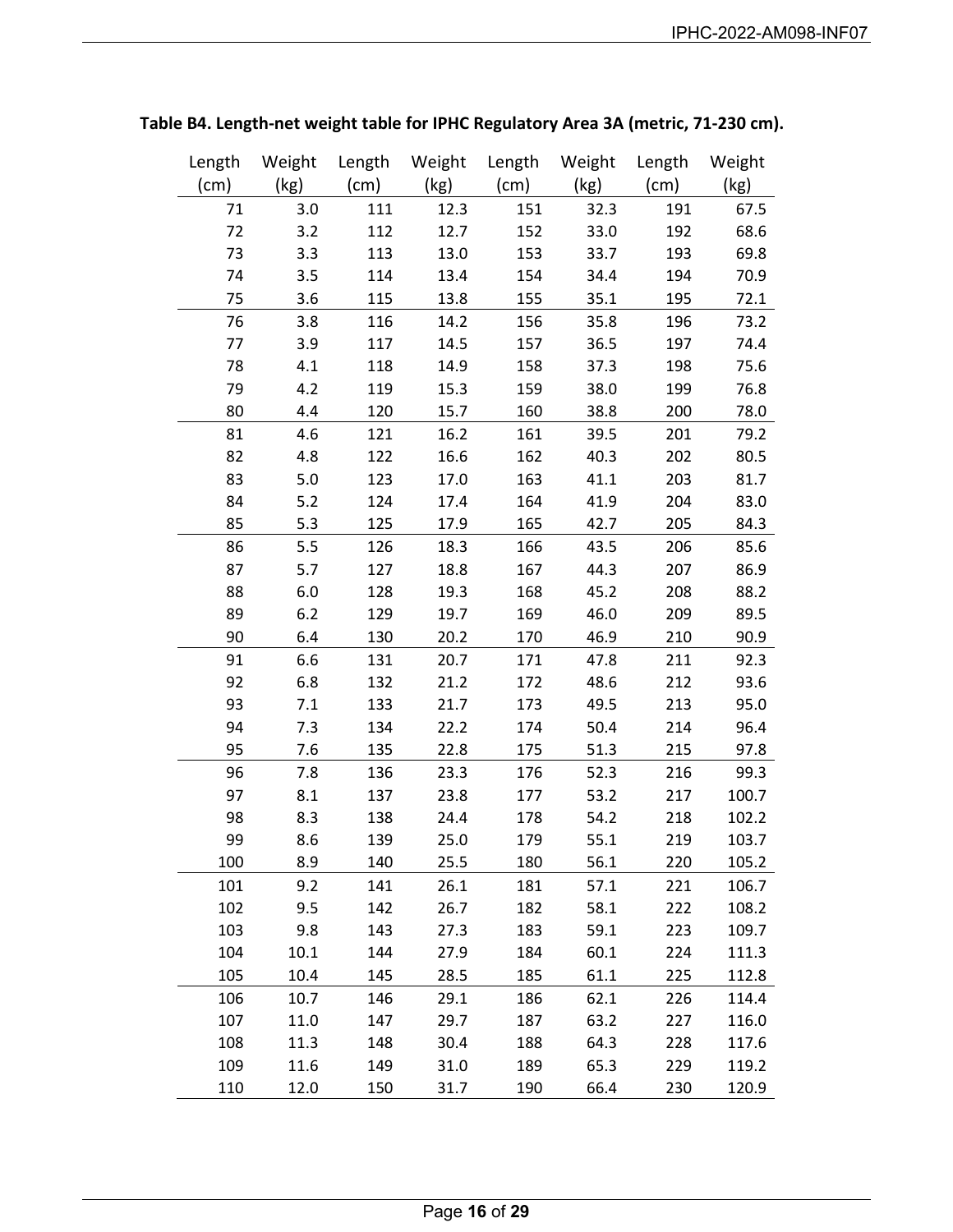| Length | Weight | Length | Weight | Length | Weight | Length | Weight |
|--------|--------|--------|--------|--------|--------|--------|--------|
| (cm)   | (kg)   | (cm)   | (kg)   | (cm)   | (kg)   | (cm)   | (kg)   |
| 71     | 3.0    | 111    | 13.0   | 151    | 35.7   | 191    | 77.0   |
| 72     | 3.2    | 112    | 13.4   | 152    | 36.5   | 192    | 78.3   |
| 73     | 3.3    | 113    | 13.8   | 153    | 37.3   | 193    | 79.6   |
| 74     | 3.5    | 114    | 14.2   | 154    | 38.1   | 194    | 81.0   |
| 75     | 3.6    | 115    | 14.6   | 155    | 38.9   | 195    | 82.4   |
| 76     | 3.8    | 116    | 15.1   | 156    | 39.7   | 196    | 83.8   |
| 77     | 3.9    | 117    | 15.5   | 157    | 40.5   | 197    | 85.2   |
| 78     | 4.1    | 118    | 15.9   | 158    | 41.4   | 198    | 86.6   |
| 79     | 4.3    | 119    | 16.4   | 159    | 42.3   | 199    | 88.0   |
| 80     | 4.5    | 120    | 16.8   | 160    | 43.1   | 200    | 89.5   |
| 81     | 4.7    | 121    | 17.3   | 161    | 44.0   | 201    | 91.0   |
| 82     | 4.8    | 122    | 17.8   | 162    | 44.9   | 202    | 92.5   |
| 83     | 5.0    | 123    | 18.2   | 163    | 45.8   | 203    | 94.0   |
| 84     | 5.2    | 124    | 18.7   | 164    | 46.8   | 204    | 95.5   |
| 85     | 5.4    | 125    | 19.2   | 165    | 47.7   | 205    | 97.0   |
| 86     | 5.7    | 126    | 19.7   | 166    | 48.7   | 206    | 98.6   |
| 87     | 5.9    | 127    | 20.3   | 167    | 49.6   | 207    | 100.2  |
| 88     | 6.1    | 128    | 20.8   | 168    | 50.6   | 208    | 101.7  |
| 89     | 6.3    | 129    | 21.3   | 169    | 51.6   | 209    | 103.4  |
| 90     | 6.6    | 130    | 21.9   | 170    | 52.6   | 210    | 105.0  |
| 91     | 6.8    | 131    | 22.4   | 171    | 53.6   | 211    | 106.6  |
| 92     | 7.1    | 132    | 23.0   | 172    | 54.6   | 212    | 108.3  |
| 93     | 7.3    | 133    | 23.6   | 173    | 55.7   | 213    | 110.0  |
| 94     | 7.6    | 134    | 24.1   | 174    | 56.7   | 214    | 111.7  |
| 95     | 7.8    | 135    | 24.7   | 175    | 57.8   | 215    | 113.4  |
| 96     | 8.1    | 136    | 25.3   | 176    | 58.9   | 216    | 115.1  |
| 97     | 8.4    | 137    | 26.0   | 177    | 60.0   | 217    | 116.9  |
| 98     | 8.7    | 138    | 26.6   | 178    | 61.1   | 218    | 118.6  |
| 99     | 9.0    | 139    | 27.2   | 179    | 62.3   | 219    | 120.4  |
| 100    | 9.3    | 140    | 27.9   | 180    | 63.4   | 220    | 122.2  |
| 101    | 9.6    | 141    | 28.5   | 181    | 64.6   | 221    | 124.1  |
| 102    | 9.9    | 142    | 29.2   | 182    | 65.7   | 222    | 125.9  |
| 103    | 10.2   | 143    | 29.9   | 183    | 66.9   | 223    | 127.8  |
| 104    | 10.5   | 144    | 30.6   | 184    | 68.1   | 224    | 129.7  |
| 105    | 10.9   | 145    | 31.3   | 185    | 69.3   | 225    | 131.6  |
| 106    | 11.2   | 146    | 32.0   | 186    | 70.6   | 226    | 133.5  |
| 107    | 11.6   | 147    | 32.7   | 187    | 71.8   | 227    | 135.4  |
| 108    | 11.9   | 148    | 33.4   | 188    | 73.1   | 228    | 137.4  |
| 109    | 12.3   | 149    | 34.2   | 189    | 74.4   | 229    | 139.4  |
| 110    | 12.7   | 150    | 34.9   | 190    | 75.7   | 230    | 141.4  |

# **Table B5. Length-net weight table for IPHC Regulatory Area 3B (metric, 71-230 cm).**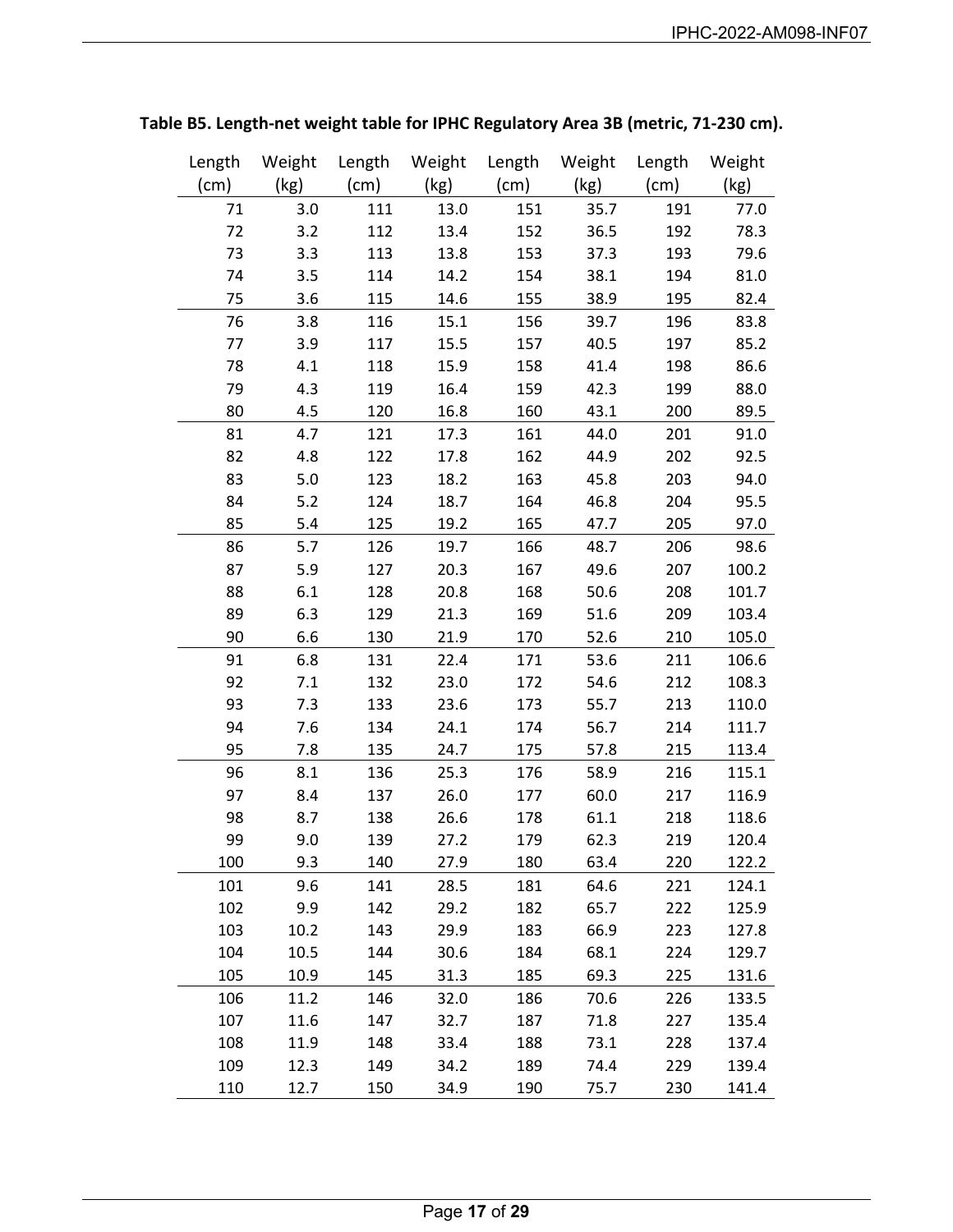| Length | Weight | Length | Weight | Length | Weight | Length          | Weight |
|--------|--------|--------|--------|--------|--------|-----------------|--------|
| (cm)   | (kg)   | (cm)   | (kg)   | (cm)   | (kg)   | $\mathsf{(cm)}$ | (kg)   |
| 71     | 3.1    | 111    | 12.7   | 151    | 33.4   | 191             | 69.9   |
| 72     | 3.3    | 112    | 13.1   | 152    | 34.1   | 192             | 71.0   |
| 73     | 3.4    | 113    | 13.4   | 153    | 34.8   | 193             | 72.2   |
| 74     | 3.6    | 114    | 13.8   | 154    | 35.5   | 194             | 73.4   |
| 75     | 3.7    | 115    | 14.2   | 155    | 36.3   | 195             | 74.6   |
| 76     | 3.9    | 116    | 14.6   | 156    | 37.0   | 196             | 75.8   |
| 77     | 4.0    | 117    | 15.0   | 157    | 37.8   | 197             | 77.0   |
| 78     | 4.2    | 118    | 15.4   | 158    | 38.5   | 198             | 78.3   |
| 79     | 4.4    | 119    | 15.8   | 159    | 39.3   | 199             | 79.5   |
| 80     | 4.5    | 120    | 16.2   | 160    | 40.1   | 200             | 80.8   |
| 81     | 4.7    | 121    | 16.7   | 161    | 40.9   | 201             | 82.0   |
| 82     | 4.9    | 122    | 17.1   | 162    | 41.7   | 202             | 83.3   |
| 83     | 5.1    | 123    | 17.5   | 163    | 42.5   | 203             | 84.6   |
| 84     | 5.3    | 124    | 18.0   | 164    | 43.3   | 204             | 86.0   |
| 85     | 5.5    | 125    | 18.4   | 165    | 44.1   | 205             | 87.3   |
| 86     | 5.7    | 126    | 18.9   | 166    | 45.0   | 206             | 88.6   |
| 87     | 5.9    | 127    | 19.4   | 167    | 45.8   | 207             | 90.0   |
| 88     | 6.1    | 128    | 19.9   | 168    | 46.7   | 208             | 91.4   |
| 89     | 6.3    | 129    | 20.4   | 169    | 47.6   | 209             | 92.7   |
| 90     | 6.6    | 130    | 20.9   | 170    | 48.5   | 210             | 94.1   |
| 91     | 6.8    | 131    | 21.4   | 171    | 49.4   | 211             | 95.6   |
| 92     | 7.0    | 132    | 21.9   | 172    | 50.3   | 212             | 97.0   |
| 93     | 7.3    | 133    | 22.4   | 173    | 51.2   | 213             | 98.4   |
| 94     | 7.5    | 134    | 23.0   | 174    | 52.1   | 214             | 99.9   |
| 95     | 7.8    | 135    | 23.5   | 175    | 53.1   | 215             | 101.4  |
| 96     | 8.0    | 136    | 24.0   | 176    | 54.1   | 216             | 102.9  |
| 97     | 8.3    | 137    | 24.6   | 177    | 55.0   | 217             | 104.4  |
| 98     | 8.6    | 138    | 25.2   | 178    | 56.0   | 218             | 105.9  |
| 99     | 8.9    | 139    | 25.8   | 179    | 57.0   | 219             | 107.4  |
| 100    | 9.2    | 140    | 26.3   | 180    | 58.0   | 220             | 109.0  |
| 101    | 9.4    | 141    | 26.9   | 181    | 59.0   | 221             | 110.5  |
| 102    | 9.7    | 142    | 27.5   | 182    | 60.1   | 222             | 112.1  |
| 103    | 10.0   | 143    | 28.2   | 183    | 61.1   | 223             | 113.7  |
| 104    | 10.4   | 144    | 28.8   | 184    | 62.2   | 224             | 115.3  |
| 105    | 10.7   | 145    | 29.4   | 185    | 63.2   | 225             | 116.9  |
| 106    | 11.0   | 146    | 30.0   | 186    | 64.3   | 226             | 118.6  |
| 107    | 11.3   | 147    | 30.7   | 187    | 65.4   | 227             | 120.2  |
| 108    | 11.7   | 148    | 31.4   | 188    | 66.5   | 228             | 121.9  |
| 109    | 12.0   | 149    | 32.0   | 189    | 67.6   | 229             | 123.6  |
| 110    | 12.3   | 150    | 32.7   | 190    | 68.7   | 230             | 125.3  |

# **Table B6. Length-net weight table for IPHC Regulatory Area 4A (metric, 71-230 cm).**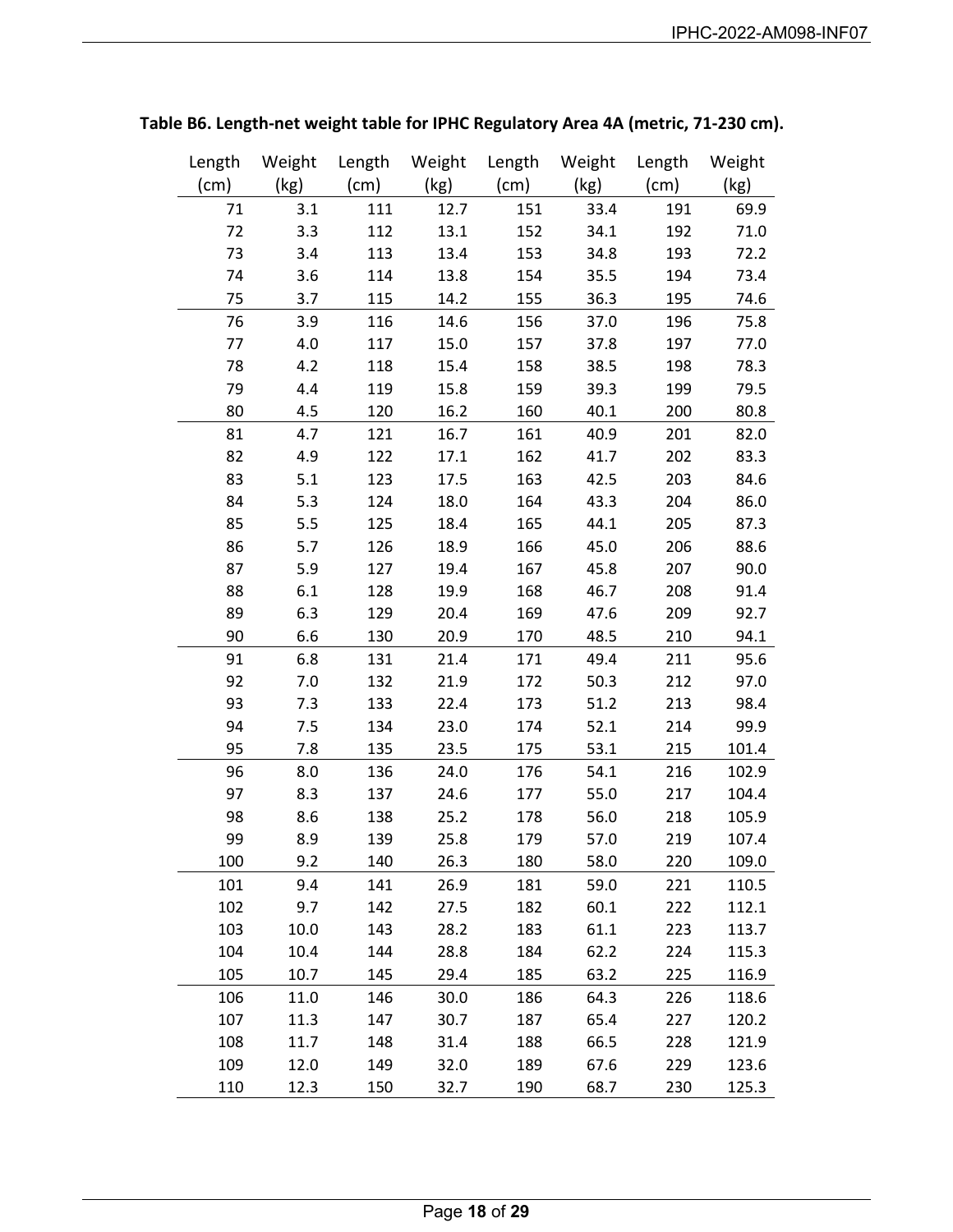| Length | Weight | Length | Weight | Length | Weight | Length | Weight |
|--------|--------|--------|--------|--------|--------|--------|--------|
| (cm)   | (kg)   | (cm)   | (kg)   | (cm)   | (kg)   | (cm)   | (kg)   |
| 71     | 3.0    | 111    | 12.2   | 151    | 32.2   | 191    | 67.6   |
| 72     | 3.1    | 112    | 12.5   | 152    | 32.9   | 192    | 68.7   |
| 73     | 3.2    | 113    | 12.9   | 153    | 33.6   | 193    | 69.9   |
| 74     | 3.4    | 114    | 13.3   | 154    | 34.3   | 194    | 71.0   |
| 75     | 3.5    | 115    | 13.6   | 155    | 35.0   | 195    | 72.2   |
| 76     | 3.7    | 116    | 14.0   | 156    | 35.7   | 196    | 73.4   |
| 77     | 3.8    | 117    | 14.4   | 157    | 36.4   | 197    | 74.6   |
| 78     | 4.0    | 118    | 14.8   | 158    | 37.2   | 198    | 75.8   |
| 79     | 4.2    | 119    | 15.2   | 159    | 37.9   | 199    | 77.0   |
| 80     | 4.3    | 120    | 15.6   | 160    | 38.7   | 200    | 78.2   |
| 81     | 4.5    | 121    | 16.0   | 161    | 39.4   | 201    | 79.4   |
| 82     | 4.7    | 122    | 16.4   | 162    | 40.2   | 202    | 80.7   |
| 83     | 4.9    | 123    | 16.9   | 163    | 41.0   | 203    | 82.0   |
| 84     | 5.1    | 124    | 17.3   | 164    | 41.8   | 204    | 83.2   |
| 85     | 5.2    | 125    | 17.7   | 165    | 42.6   | 205    | 84.5   |
| 86     | 5.4    | 126    | 18.2   | 166    | 43.4   | 206    | 85.9   |
| 87     | 5.6    | 127    | 18.6   | 167    | 44.3   | 207    | 87.2   |
| 88     | 5.9    | 128    | 19.1   | 168    | 45.1   | 208    | 88.5   |
| 89     | 6.1    | 129    | 19.6   | 169    | 46.0   | 209    | 89.9   |
| 90     | 6.3    | 130    | 20.1   | 170    | 46.8   | 210    | 91.2   |
| 91     | 6.5    | 131    | 20.6   | 171    | 47.7   | 211    | 92.6   |
| 92     | 6.7    | 132    | 21.1   | 172    | 48.6   | 212    | 94.0   |
| 93     | 7.0    | 133    | 21.6   | 173    | 49.5   | 213    | 95.4   |
| 94     | 7.2    | 134    | 22.1   | 174    | 50.4   | 214    | 96.8   |
| 95     | 7.5    | 135    | 22.6   | 175    | 51.3   | 215    | 98.3   |
| 96     | 7.7    | 136    | 23.1   | 176    | 52.2   | 216    | 99.7   |
| 97     | 8.0    | 137    | 23.7   | 177    | 53.2   | 217    | 101.2  |
| 98     | 8.2    | 138    | 24.2   | 178    | 54.1   | 218    | 102.7  |
| 99     | 8.5    | 139    | 24.8   | 179    | 55.1   | 219    | 104.1  |
| 100    | 8.8    | 140    | 25.4   | 180    | 56.1   | 220    | 105.7  |
| 101    | 9.0    | 141    | 25.9   | 181    | 57.1   | 221    | 107.2  |
| 102    | 9.3    | 142    | 26.5   | 182    | 58.1   | 222    | 108.7  |
| 103    | 9.6    | 143    | 27.1   | 183    | 59.1   | 223    | 110.3  |
| 104    | 9.9    | 144    | 27.7   | 184    | 60.1   | 224    | 111.8  |
| 105    | 10.2   | 145    | 28.3   | 185    | 61.1   | 225    | 113.4  |
| 106    | 10.5   | 146    | 29.0   | 186    | 62.2   | 226    | 115.0  |
| 107    | 10.9   | 147    | 29.6   | 187    | 63.3   | 227    | 116.6  |
| 108    | 11.2   | 148    | 30.2   | 188    | 64.3   | 228    | 118.3  |
| 109    | 11.5   | 149    | 30.9   | 189    | 65.4   | 229    | 119.9  |
| 110    | 11.8   | 150    | 31.5   | 190    | 66.5   | 230    | 121.6  |

**Table B7. Length-net weight table for IPHC Regulatory Area 4B (metric, 71-230 cm).**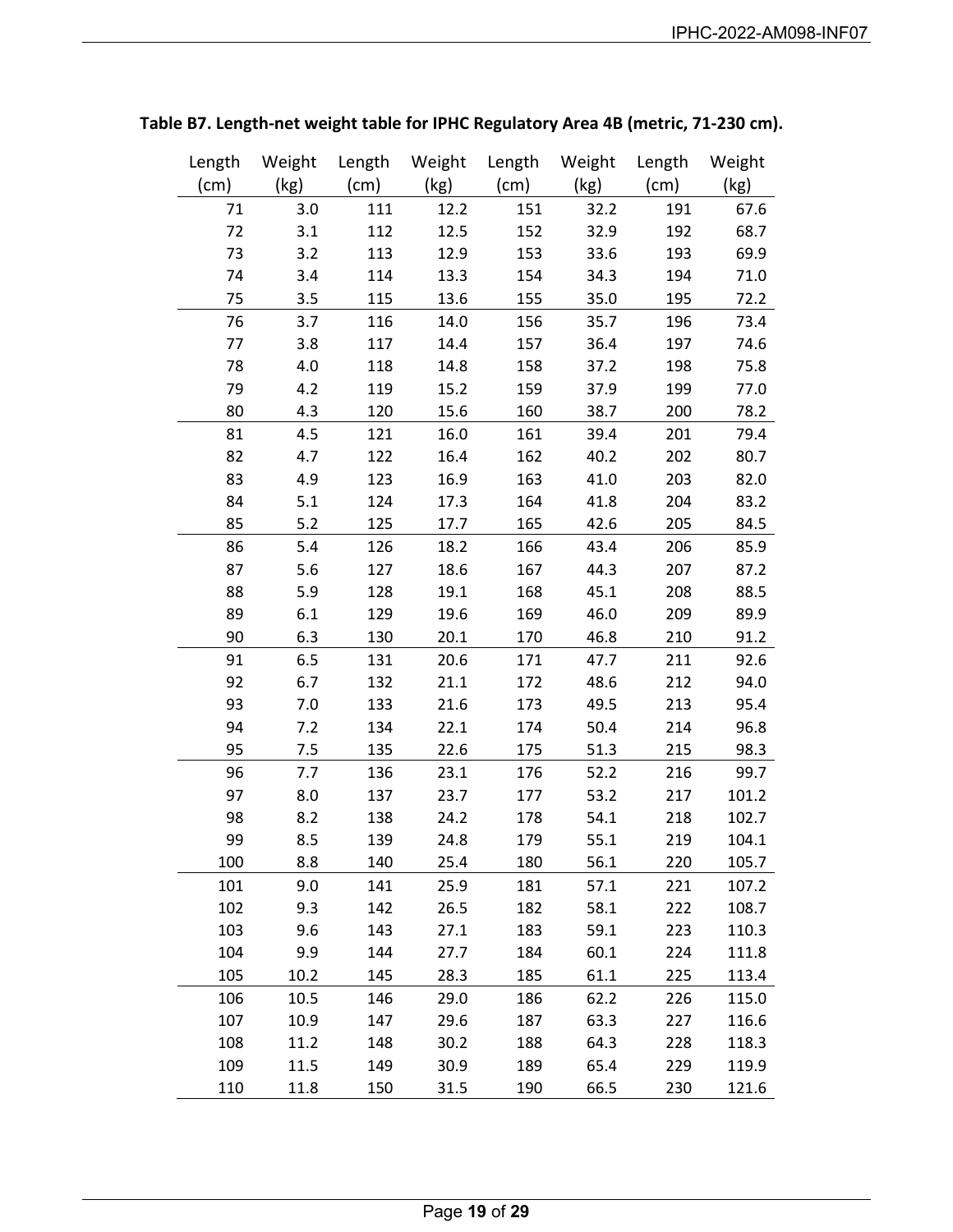| Length | Weight | Length | Weight | Length | Weight | Length | Weight |
|--------|--------|--------|--------|--------|--------|--------|--------|
| (cm)   | (kg)   | (cm)   | (kg)   | (cm)   | (kg)   | (cm)   | (kg)   |
| 71     | 3.2    | 111    | 13.0   | 151    | 34.4   | 191    | 72.3   |
| 72     | 3.3    | 112    | 13.4   | 152    | 35.1   | 192    | 73.5   |
| 73     | 3.5    | 113    | 13.8   | 153    | 35.9   | 193    | 74.7   |
| 74     | 3.6    | 114    | 14.1   | 154    | 36.6   | 194    | 76.0   |
| 75     | 3.8    | 115    | 14.5   | 155    | 37.4   | 195    | 77.2   |
| 76     | 3.9    | 116    | 14.9   | 156    | 38.1   | 196    | 78.5   |
| 77     | 4.1    | 117    | 15.4   | 157    | 38.9   | 197    | 79.7   |
| 78     | 4.3    | 118    | 15.8   | 158    | 39.7   | 198    | 81.0   |
| 79     | 4.4    | 119    | 16.2   | 159    | 40.5   | 199    | 82.3   |
| 80     | 4.6    | 120    | 16.6   | 160    | 41.3   | 200    | 83.6   |
| 81     | 4.8    | 121    | 17.1   | 161    | 42.1   | 201    | 85.0   |
| 82     | 5.0    | 122    | 17.5   | 162    | 43.0   | 202    | 86.3   |
| 83     | 5.2    | 123    | 18.0   | 163    | 43.8   | 203    | 87.7   |
| 84     | 5.4    | 124    | 18.5   | 164    | 44.7   | 204    | 89.0   |
| 85     | 5.6    | 125    | 18.9   | 165    | 45.5   | 205    | 90.4   |
| 86     | 5.8    | 126    | 19.4   | 166    | 46.4   | 206    | 91.8   |
| 87     | 6.0    | 127    | 19.9   | 167    | 47.3   | 207    | 93.2   |
| 88     | 6.2    | 128    | 20.4   | 168    | 48.2   | 208    | 94.7   |
| 89     | 6.5    | 129    | 20.9   | 169    | 49.1   | 209    | 96.1   |
| 90     | 6.7    | 130    | 21.4   | 170    | 50.0   | 210    | 97.6   |
| 91     | 6.9    | 131    | 21.9   | 171    | 51.0   | 211    | 99.1   |
| 92     | 7.2    | 132    | 22.5   | 172    | 51.9   | 212    | 100.5  |
| 93     | 7.4    | 133    | 23.0   | 173    | 52.9   | 213    | 102.1  |
| 94     | 7.7    | 134    | 23.6   | 174    | 53.8   | 214    | 103.6  |
| 95     | 7.9    | 135    | 24.1   | 175    | 54.8   | 215    | 105.1  |
| 96     | 8.2    | 136    | 24.7   | 176    | 55.8   | 216    | 106.7  |
| 97     | 8.5    | 137    | 25.3   | 177    | 56.8   | 217    | 108.2  |
| 98     | 8.8    | 138    | 25.9   | 178    | 57.9   | 218    | 109.8  |
| 99     | 9.1    | 139    | 26.5   | 179    | 58.9   | 219    | 111.4  |
| 100    | 9.3    | 140    | 27.1   | 180    | 59.9   | 220    | 113.0  |
| 101    | 9.6    | 141    | 27.7   | 181    | 61.0   | 221    | 114.7  |
| 102    | 10.0   | 142    | 28.3   | 182    | 62.1   | 222    | 116.3  |
| 103    | 10.3   | 143    | 29.0   | 183    | 63.2   | 223    | 118.0  |
| 104    | 10.6   | 144    | 29.6   | 184    | 64.3   | 224    | 119.7  |
| 105    | 10.9   | 145    | 30.3   | 185    | 65.4   | 225    | 121.4  |
| 106    | 11.2   | 146    | 30.9   | 186    | 66.5   | 226    | 123.1  |
| 107    | 11.6   | 147    | 31.6   | 187    | 67.6   | 227    | 124.8  |
| 108    | 11.9   | 148    | 32.3   | 188    | 68.8   | 228    | 126.6  |
| 109    | 12.3   | 149    | 33.0   | 189    | 69.9   | 229    | 128.3  |
| 110    | 12.6   | 150    | 33.7   | 190    | 71.1   | 230    | 130.1  |

# **Table B8. Length-net weight table for IPHC Regulatory Area 4CDE (metric, 71-230 cm).**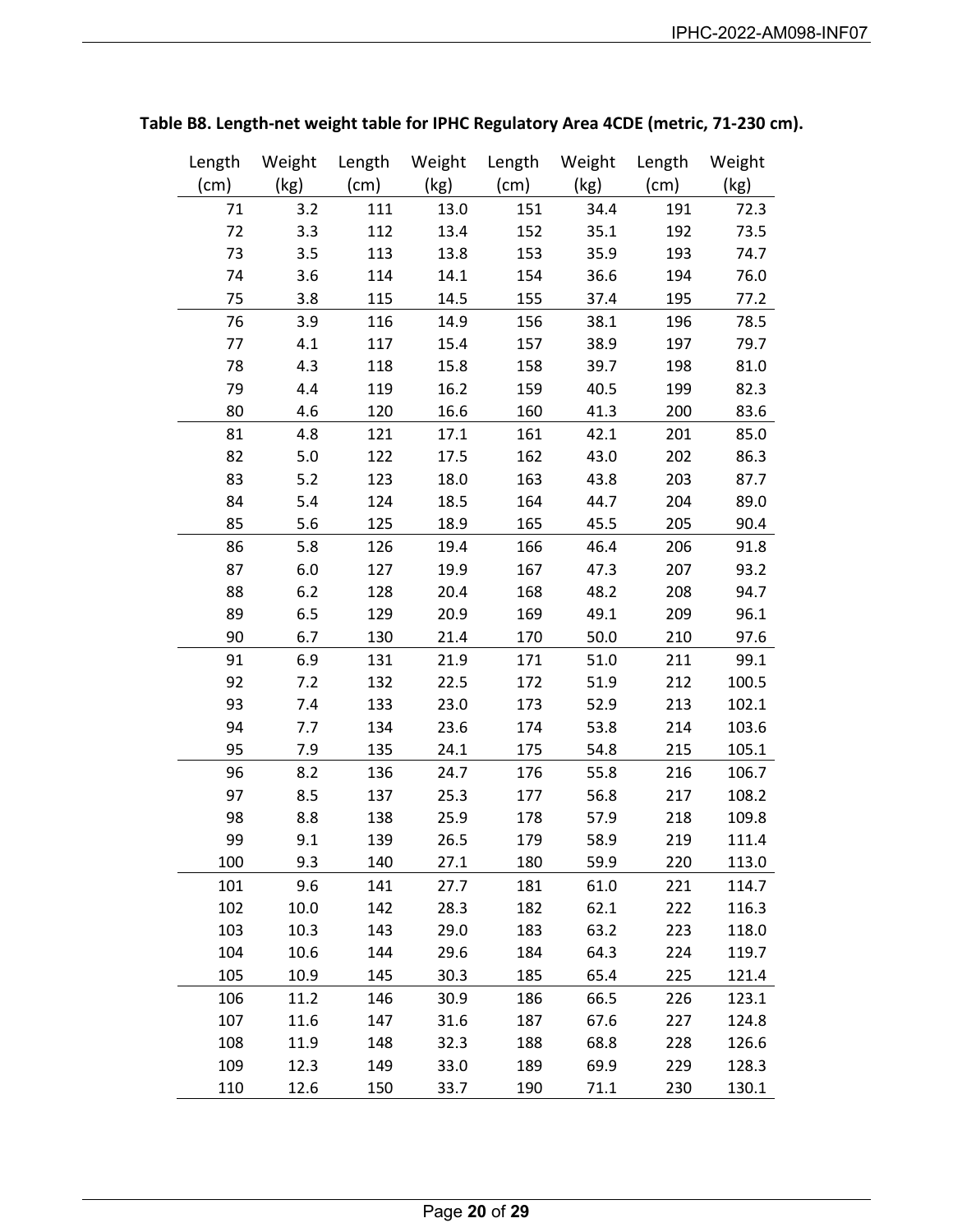<span id="page-20-0"></span>**Appendix C: Pacific halibut length-net weight tables (Imperial units)**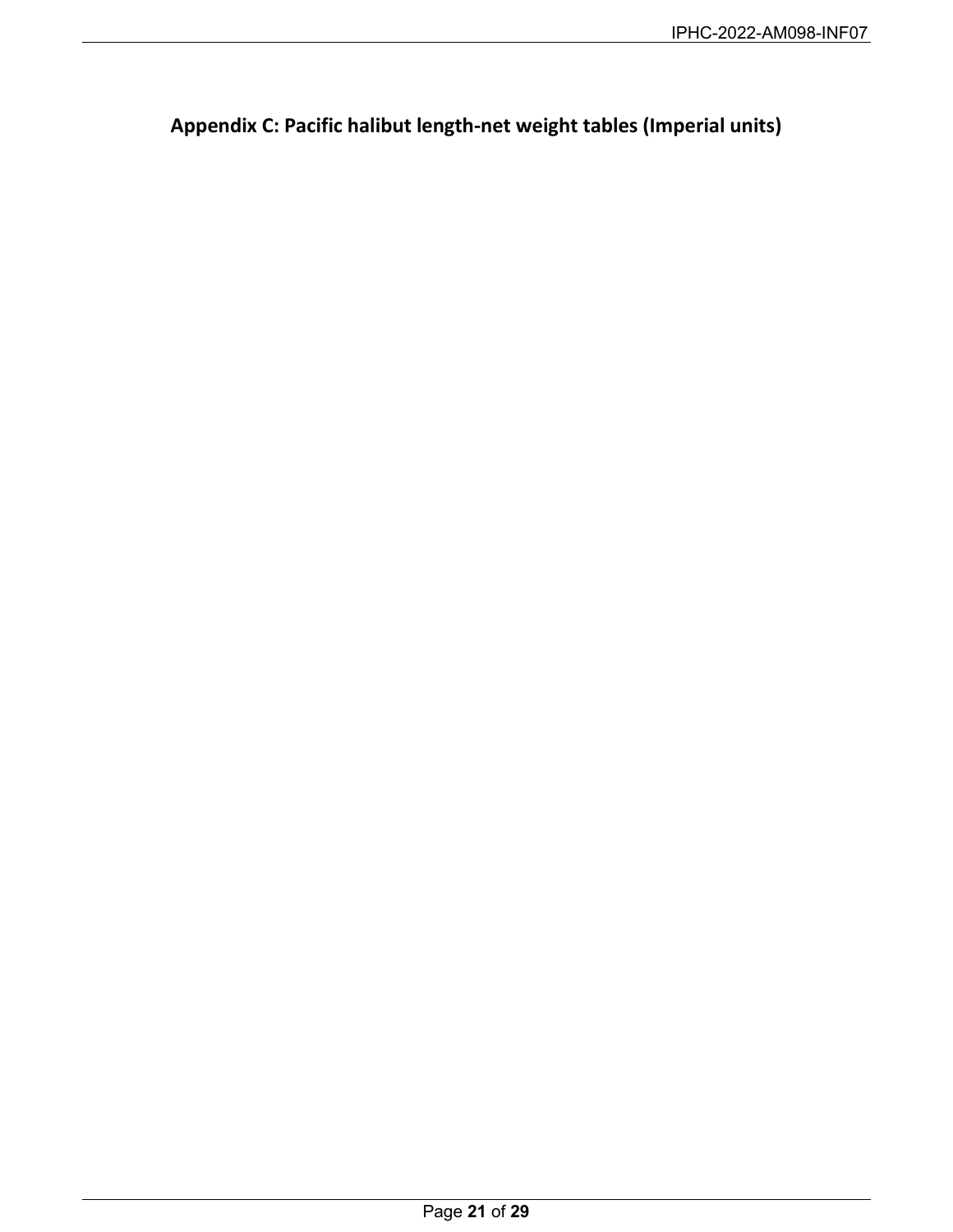| Length | Weight          |      |                 |      | Length Weight Length Weight Length |      | Weight |
|--------|-----------------|------|-----------------|------|------------------------------------|------|--------|
| (in)   | $(\mathsf{lb})$ | (in) | $(\mathsf{lb})$ | (in) | $(\mathsf{lb})$                    | (in) | (1b)   |
| 22.5   | 3.2             | 40.0 | 21.2            | 57.5 | 69.9                               | 75.0 | 167.4  |
| 23.0   | 3.4             | 40.5 | 22.1            | 58.0 | 71.9                               | 75.5 | 171.1  |
| 23.5   | 3.7             | 41.0 | 23.0            | 58.5 | 74.0                               | 76.0 | 174.9  |
| 24.0   | 4.0             | 41.5 | 23.9            | 59.0 | 76.1                               | 76.5 | 178.7  |
| 24.5   | 4.2             | 42.0 | 24.9            | 59.5 | 78.2                               | 77.0 | 182.5  |
| 25.0   | 4.5             | 42.5 | 25.9            | 60.0 | 80.4                               | 77.5 | 186.5  |
| 25.5   | 4.8             | 43.0 | 26.9            | 60.5 | 82.6                               | 78.0 | 190.4  |
| 26.0   | 5.1             | 43.5 | 27.9            | 61.0 | 84.9                               | 78.5 | 194.5  |
| 26.5   | 5.5             | 44.0 | 29.0            | 61.5 | 87.2                               | 79.0 | 198.6  |
| 27.0   | 5.8             | 44.5 | 30.1            | 62.0 | 89.6                               | 79.5 | 202.7  |
| 27.5   | 6.2             | 45.0 | 31.2            | 62.5 | 91.9                               | 80.0 | 207.0  |
| 28.0   | 6.6             | 45.5 | 32.4            | 63.0 | 94.4                               | 80.5 | 211.3  |
| 28.5   | 7.0             | 46.0 | 33.6            | 63.5 | 96.9                               | 81.0 | 215.6  |
| 29.0   | 7.4             | 46.5 | 34.8            | 64.0 | 99.4                               | 81.5 | 220.0  |
| 29.5   | 7.8             | 47.0 | 36.0            | 64.5 | 102.0                              | 82.0 | 224.5  |
| 30.0   | 8.2             | 47.5 | 37.3            | 65.0 | 104.6                              | 82.5 | 229.0  |
| 30.5   | 8.7             | 48.0 | 38.6            | 65.5 | 107.3                              | 83.0 | 233.6  |
| 31.0   | 9.2             | 48.5 | 40.0            | 66.0 | 110.0                              | 83.5 | 238.2  |
| 31.5   | 9.7             | 49.0 | 41.3            | 66.5 | 112.7                              | 84.0 | 243.0  |
| 32.0   | 10.2            | 49.5 | 42.7            | 67.0 | 115.6                              | 84.5 | 247.8  |
| 32.5   | 10.7            | 50.0 | 44.2            | 67.5 | 118.4                              | 85.0 | 252.6  |
| 33.0   | 11.3            | 50.5 | 45.6            | 68.0 | 121.3                              | 85.5 | 257.5  |
| 33.5   | 11.8            | 51.0 | 47.1            | 68.5 | 124.3                              | 86.0 | 262.5  |
| 34.0   | 12.4            | 51.5 | 48.7            | 69.0 | 127.3                              | 86.5 | 267.6  |
| 34.5   | 13.0            | 52.0 | 50.2            | 69.5 | 130.3                              | 87.0 | 272.7  |
| 35.0   | 13.7            | 52.5 | 51.8            | 70.0 | 133.4                              | 87.5 | 277.9  |
| 35.5   | 14.3            | 53.0 | 53.5            | 70.5 | 136.6                              | 88.0 | 283.1  |
| 36.0   | 15.0            | 53.5 | 55.2            | 71.0 | 139.8                              | 88.5 | 288.4  |
| 36.5   | 15.7            | 54.0 | 56.9            | 71.5 | 143.1                              | 89.0 | 293.8  |
| 37.0   | 16.4            | 54.5 | 58.6            | 72.0 | 146.4                              | 89.5 | 299.3  |
| 37.5   | 17.2            | 55.0 | 60.4            | 72.5 | 149.8                              | 90.0 | 304.8  |
| 38.0   | 17.9            | 55.5 | 62.2            | 73.0 | 153.2                              | 90.5 | 310.4  |
| 38.5   | 18.7            | 56.0 | 64.1            | 73.5 | 156.7                              | 91.0 | 316.1  |
| 39.0   | 19.5            | 56.5 | 66.0            | 74.0 | 160.2                              | 91.5 | 321.8  |
| 39.5   | 20.3            | 57.0 | 67.9            | 74.5 | 163.8                              | 92.0 | 327.6  |

## **Table C1. Length-net weight table for IPHC Regulatory Area 2A (Imperial, 22.5-92 inches).**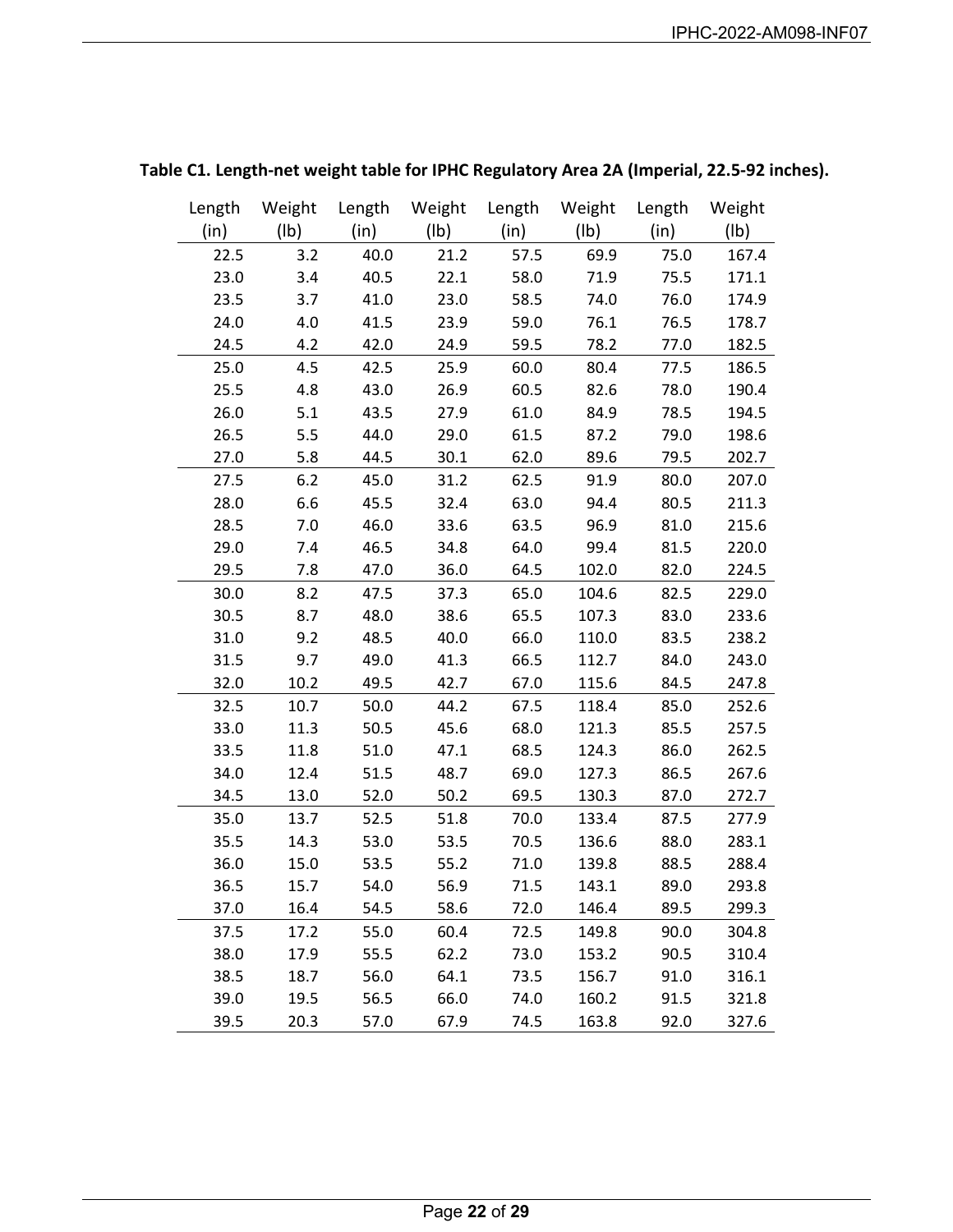| Length | Weight | Length | Weight          |      | Length Weight Length |      | Weight          |
|--------|--------|--------|-----------------|------|----------------------|------|-----------------|
| (in)   | (Ib)   | (in)   | $(\mathsf{lb})$ | (in) | (Ib)                 | (in) | $(\mathsf{lb})$ |
| 22.5   | 3.3    | 40.0   | 21.5            | 57.5 | 69.3                 | 75.0 | 163.6           |
| 23.0   | 3.6    | 40.5   | 22.3            | 58.0 | 71.3                 | 75.5 | 167.1           |
| 23.5   | 3.8    | 41.0   | 23.2            | 58.5 | 73.3                 | 76.0 | 170.8           |
| 24.0   | 4.1    | 41.5   | 24.2            | 59.0 | 75.3                 | 76.5 | 174.4           |
| 24.5   | 4.4    | 42.0   | 25.1            | 59.5 | 77.4                 | 77.0 | 178.1           |
| 25.0   | 4.7    | 42.5   | 26.1            | 60.0 | 79.6                 | 77.5 | 181.9           |
| 25.5   | 5.0    | 43.0   | 27.1            | 60.5 | 81.7                 | 78.0 | 185.7           |
| 26.0   | 5.3    | 43.5   | 28.1            | 61.0 | 83.9                 | 78.5 | 189.6           |
| 26.5   | 5.7    | 44.0   | 29.2            | 61.5 | 86.2                 | 79.0 | 193.5           |
| 27.0   | 6.0    | 44.5   | 30.3            | 62.0 | 88.4                 | 79.5 | 197.5           |
| 27.5   | 6.4    | 45.0   | 31.4            | 62.5 | 90.8                 | 80.0 | 201.5           |
| 28.0   | 6.8    | 45.5   | 32.5            | 63.0 | 93.1                 | 80.5 | 205.6           |
| 28.5   | 7.2    | 46.0   | 33.7            | 63.5 | 95.5                 | 81.0 | 209.8           |
| 29.0   | 7.6    | 46.5   | 34.9            | 64.0 | 98.0                 | 81.5 | 214.0           |
| 29.5   | 8.0    | 47.0   | 36.1            | 64.5 | 100.5                | 82.0 | 218.3           |
| 30.0   | 8.5    | 47.5   | 37.4            | 65.0 | 103.0                | 82.5 | 222.6           |
| 30.5   | 8.9    | 48.0   | 38.7            | 65.5 | 105.6                | 83.0 | 227.0           |
| 31.0   | 9.4    | 48.5   | 40.0            | 66.0 | 108.2                | 83.5 | 231.4           |
| 31.5   | 9.9    | 49.0   | 41.3            | 66.5 | 110.9                | 84.0 | 235.9           |
| 32.0   | 10.4   | 49.5   | 42.7            | 67.0 | 113.6                | 84.5 | 240.5           |
| 32.5   | 11.0   | 50.0   | 44.1            | 67.5 | 116.4                | 85.0 | 245.1           |
| 33.0   | 11.5   | 50.5   | 45.6            | 68.0 | 119.2                | 85.5 | 249.8           |
| 33.5   | 12.1   | 51.0   | 47.1            | 68.5 | 122.1                | 86.0 | 254.6           |
| 34.0   | 12.7   | 51.5   | 48.6            | 69.0 | 125.0                | 86.5 | 259.4           |
| 34.5   | 13.3   | 52.0   | 50.1            | 69.5 | 127.9                | 87.0 | 264.3           |
| 35.0   | 13.9   | 52.5   | 51.7            | 70.0 | 130.9                | 87.5 | 269.2           |
| 35.5   | 14.6   | 53.0   | 53.3            | 70.5 | 134.0                | 88.0 | 274.2           |
| 36.0   | 15.3   | 53.5   | 54.9            | 71.0 | 137.0                | 88.5 | 279.3           |
| 36.5   | 16.0   | 54.0   | 56.6            | 71.5 | 140.2                | 89.0 | 284.4           |
| 37.0   | 16.7   | 54.5   | 58.3            | 72.0 | 143.4                | 89.5 | 289.6           |
| 37.5   | 17.4   | 55.0   | 60.1            | 72.5 | 146.6                | 90.0 | 294.9           |
| 38.0   | 18.2   | 55.5   | 61.8            | 73.0 | 149.9                | 90.5 | 300.2           |
| 38.5   | 19.0   | 56.0   | 63.7            | 73.5 | 153.3                | 91.0 | 305.6           |
| 39.0   | 19.8   | 56.5   | 65.5            | 74.0 | 156.7                | 91.5 | 311.0           |
| 39.5   | 20.6   | 57.0   | 67.4            | 74.5 | 160.1                | 92.0 | 316.6           |

## **Table C2. Length-net weight table for IPHC Regulatory Area 2B (Imperial, 22.5-92 inches).**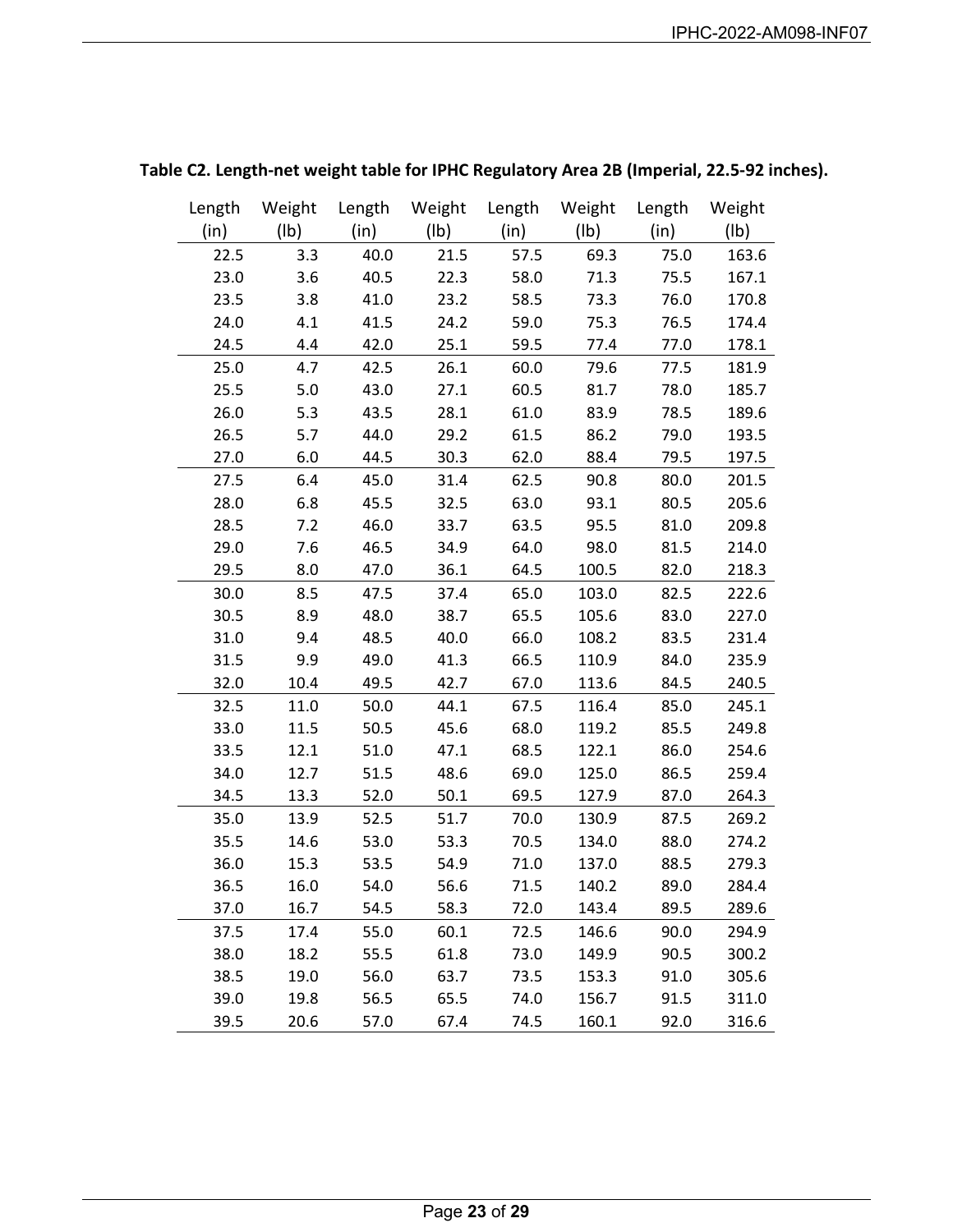| Length | Weight          | Length | Weight          | Length | Weight | Length | Weight |
|--------|-----------------|--------|-----------------|--------|--------|--------|--------|
| (in)   | $(\mathsf{lb})$ | (in)   | $(\mathsf{lb})$ | (in)   | (Ib)   | (in)   | (1b)   |
| 22.5   | 3.4             | 40.0   | 21.2            | 57.5   | 67.7   | 75.0   | 158.2  |
| 23.0   | 3.6             | 40.5   | 22.1            | 58.0   | 69.6   | 75.5   | 161.6  |
| 23.5   | 3.9             | 41.0   | 23.0            | 58.5   | 71.5   | 76.0   | 165.0  |
| 24.0   | 4.1             | 41.5   | 23.9            | 59.0   | 73.5   | 76.5   | 168.5  |
| 24.5   | 4.4             | 42.0   | 24.8            | 59.5   | 75.5   | 77.0   | 172.1  |
| 25.0   | 4.7             | 42.5   | 25.8            | 60.0   | 77.5   | 77.5   | 175.7  |
| 25.5   | 5.0             | 43.0   | 26.7            | 60.5   | 79.6   | 78.0   | 179.3  |
| 26.0   | 5.4             | 43.5   | 27.7            | 61.0   | 81.7   | 78.5   | 183.0  |
| 26.5   | 5.7             | 44.0   | 28.8            | 61.5   | 83.9   | 79.0   | 186.8  |
| 27.0   | 6.0             | 44.5   | 29.8            | 62.0   | 86.1   | 79.5   | 190.6  |
| 27.5   | 6.4             | 45.0   | 30.9            | 62.5   | 88.3   | 80.0   | 194.4  |
| 28.0   | 6.8             | 45.5   | 32.0            | 63.0   | 90.6   | 80.5   | 198.3  |
| 28.5   | 7.2             | 46.0   | 33.2            | 63.5   | 92.9   | 81.0   | 202.3  |
| 29.0   | 7.6             | 46.5   | 34.3            | 64.0   | 95.3   | 81.5   | 206.3  |
| 29.5   | 8.0             | 47.0   | 35.5            | 64.5   | 97.7   | 82.0   | 210.4  |
| 30.0   | 8.5             | 47.5   | 36.8            | 65.0   | 100.1  | 82.5   | 214.5  |
| 30.5   | 8.9             | 48.0   | 38.0            | 65.5   | 102.6  | 83.0   | 218.7  |
| 31.0   | 9.4             | 48.5   | 39.3            | 66.0   | 105.1  | 83.5   | 222.9  |
| 31.5   | 9.9             | 49.0   | 40.6            | 66.5   | 107.7  | 84.0   | 227.2  |
| 32.0   | 10.4            | 49.5   | 41.9            | 67.0   | 110.3  | 84.5   | 231.6  |
| 32.5   | 10.9            | 50.0   | 43.3            | 67.5   | 113.0  | 85.0   | 236.0  |
| 33.0   | 11.5            | 50.5   | 44.7            | 68.0   | 115.7  | 85.5   | 240.5  |
| 33.5   | 12.0            | 51.0   | 46.1            | 68.5   | 118.4  | 86.0   | 245.0  |
| 34.0   | 12.6            | 51.5   | 47.6            | 69.0   | 121.2  | 86.5   | 249.6  |
| 34.5   | 13.2            | 52.0   | 49.1            | 69.5   | 124.0  | 87.0   | 254.2  |
| 35.0   | 13.9            | 52.5   | 50.6            | 70.0   | 126.9  | 87.5   | 258.9  |
| 35.5   | 14.5            | 53.0   | 52.2            | 70.5   | 129.8  | 88.0   | 263.7  |
| 36.0   | 15.2            | 53.5   | 53.8            | 71.0   | 132.8  | 88.5   | 268.5  |
| 36.5   | 15.8            | 54.0   | 55.4            | 71.5   | 135.8  | 89.0   | 273.4  |
| 37.0   | 16.5            | 54.5   | 57.0            | 72.0   | 138.9  | 89.5   | 278.3  |
| 37.5   | 17.3            | 55.0   | 58.7            | 72.5   | 142.0  | 90.0   | 283.3  |
| 38.0   | 18.0            | 55.5   | 60.4            | 73.0   | 145.1  | 90.5   | 288.4  |
| 38.5   | 18.8            | 56.0   | 62.2            | 73.5   | 148.3  | 91.0   | 293.5  |
| 39.0   | 19.6            | 56.5   | 64.0            | 74.0   | 151.6  | 91.5   | 298.7  |
| 39.5   | 20.4            | 57.0   | 65.8            | 74.5   | 154.9  | 92.0   | 303.9  |

**Table C3. Length-net weight table for IPHC Regulatory Area 2C (Imperial, 22.5-92 inches).**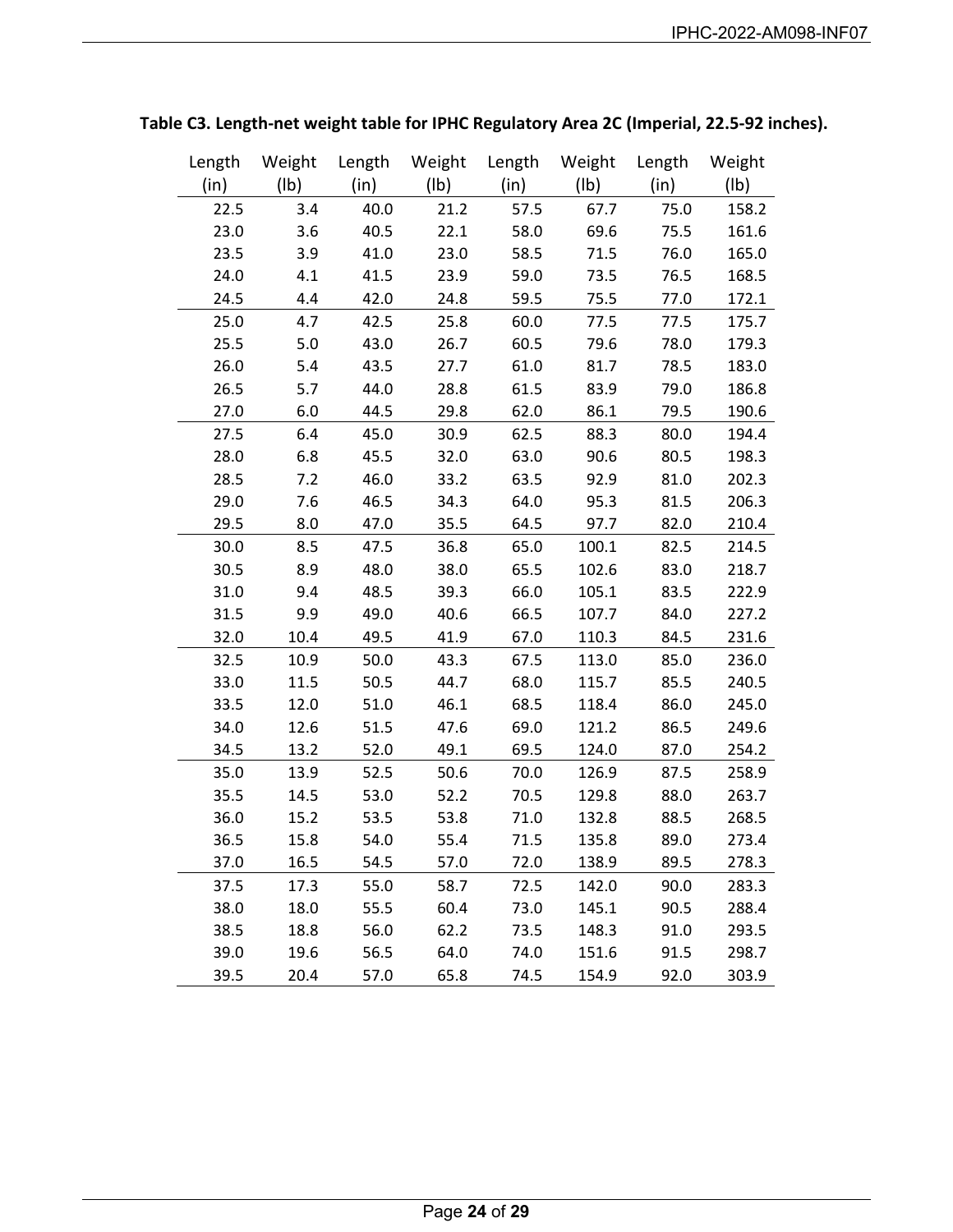| Length | Weight | Length | Weight | Length | Weight          | Length | Weight |
|--------|--------|--------|--------|--------|-----------------|--------|--------|
| (in)   | (Ib)   | (in)   | (Ib)   | (in)   | $(\mathsf{lb})$ | (in)   | (1b)   |
| 22.5   | 3.4    | 40.0   | 20.6   | 57.5   | 64.2            | 75.0   | 147.7  |
| 23.0   | 3.6    | 40.5   | 21.4   | 58.0   | 66.0            | 75.5   | 150.8  |
| 23.5   | 3.9    | 41.0   | 22.3   | 58.5   | 67.8            | 76.0   | 153.9  |
| 24.0   | 4.2    | 41.5   | 23.1   | 59.0   | 69.6            | 76.5   | 157.1  |
| 24.5   | 4.4    | 42.0   | 24.0   | 59.5   | 71.5            | 77.0   | 160.4  |
| 25.0   | 4.7    | 42.5   | 24.9   | 60.0   | 73.4            | 77.5   | 163.6  |
| 25.5   | 5.0    | 43.0   | 25.8   | 60.5   | 75.3            | 78.0   | 167.0  |
| 26.0   | 5.3    | 43.5   | 26.8   | 61.0   | 77.3            | 78.5   | 170.3  |
| 26.5   | 5.7    | 44.0   | 27.8   | 61.5   | 79.3            | 79.0   | 173.8  |
| 27.0   | 6.0    | 44.5   | 28.8   | 62.0   | 81.3            | 79.5   | 177.2  |
| 27.5   | 6.4    | 45.0   | 29.8   | 62.5   | 83.4            | 80.0   | 180.8  |
| 28.0   | 6.7    | 45.5   | 30.9   | 63.0   | 85.5            | 80.5   | 184.3  |
| 28.5   | 7.1    | 46.0   | 31.9   | 63.5   | 87.7            | 81.0   | 187.9  |
| 29.0   | 7.5    | 46.5   | 33.0   | 64.0   | 89.8            | 81.5   | 191.6  |
| 29.5   | 7.9    | 47.0   | 34.2   | 64.5   | 92.1            | 82.0   | 195.3  |
| 30.0   | 8.4    | 47.5   | 35.3   | 65.0   | 94.3            | 82.5   | 199.0  |
| 30.5   | 8.8    | 48.0   | 36.5   | 65.5   | 96.6            | 83.0   | 202.9  |
| 31.0   | 9.3    | 48.5   | 37.7   | 66.0   | 98.9            | 83.5   | 206.7  |
| 31.5   | 9.7    | 49.0   | 38.9   | 66.5   | 101.3           | 84.0   | 210.6  |
| 32.0   | 10.2   | 49.5   | 40.2   | 67.0   | 103.7           | 84.5   | 214.6  |
| 32.5   | 10.8   | 50.0   | 41.5   | 67.5   | 106.2           | 85.0   | 218.6  |
| 33.0   | 11.3   | 50.5   | 42.8   | 68.0   | 108.6           | 85.5   | 222.6  |
| 33.5   | 11.8   | 51.0   | 44.1   | 68.5   | 111.2           | 86.0   | 226.7  |
| 34.0   | 12.4   | 51.5   | 45.5   | 69.0   | 113.7           | 86.5   | 230.9  |
| 34.5   | 13.0   | 52.0   | 46.9   | 69.5   | 116.3           | 87.0   | 235.1  |
| 35.0   | 13.6   | 52.5   | 48.3   | 70.0   | 119.0           | 87.5   | 239.3  |
| 35.5   | 14.2   | 53.0   | 49.8   | 70.5   | 121.6           | 88.0   | 243.7  |
| 36.0   | 14.8   | 53.5   | 51.2   | 71.0   | 124.4           | 88.5   | 248.0  |
| 36.5   | 15.5   | 54.0   | 52.8   | 71.5   | 127.1           | 89.0   | 252.4  |
| 37.0   | 16.1   | 54.5   | 54.3   | 72.0   | 129.9           | 89.5   | 256.9  |
| 37.5   | 16.8   | 55.0   | 55.9   | 72.5   | 132.8           | 90.0   | 261.4  |
| 38.0   | 17.5   | 55.5   | 57.5   | 73.0   | 135.7           | 90.5   | 266.0  |
| 38.5   | 18.3   | 56.0   | 59.1   | 73.5   | 138.6           | 91.0   | 270.6  |
| 39.0   | 19.0   | 56.5   | 60.8   | 74.0   | 141.6           | 91.5   | 275.3  |
| 39.5   | 19.8   | 57.0   | 62.5   | 74.5   | 144.6           | 92.0   | 280.1  |

**Table C4. Length-net weight table for IPHC Regulatory Area 3A (Imperial, 22.5-92 inches).**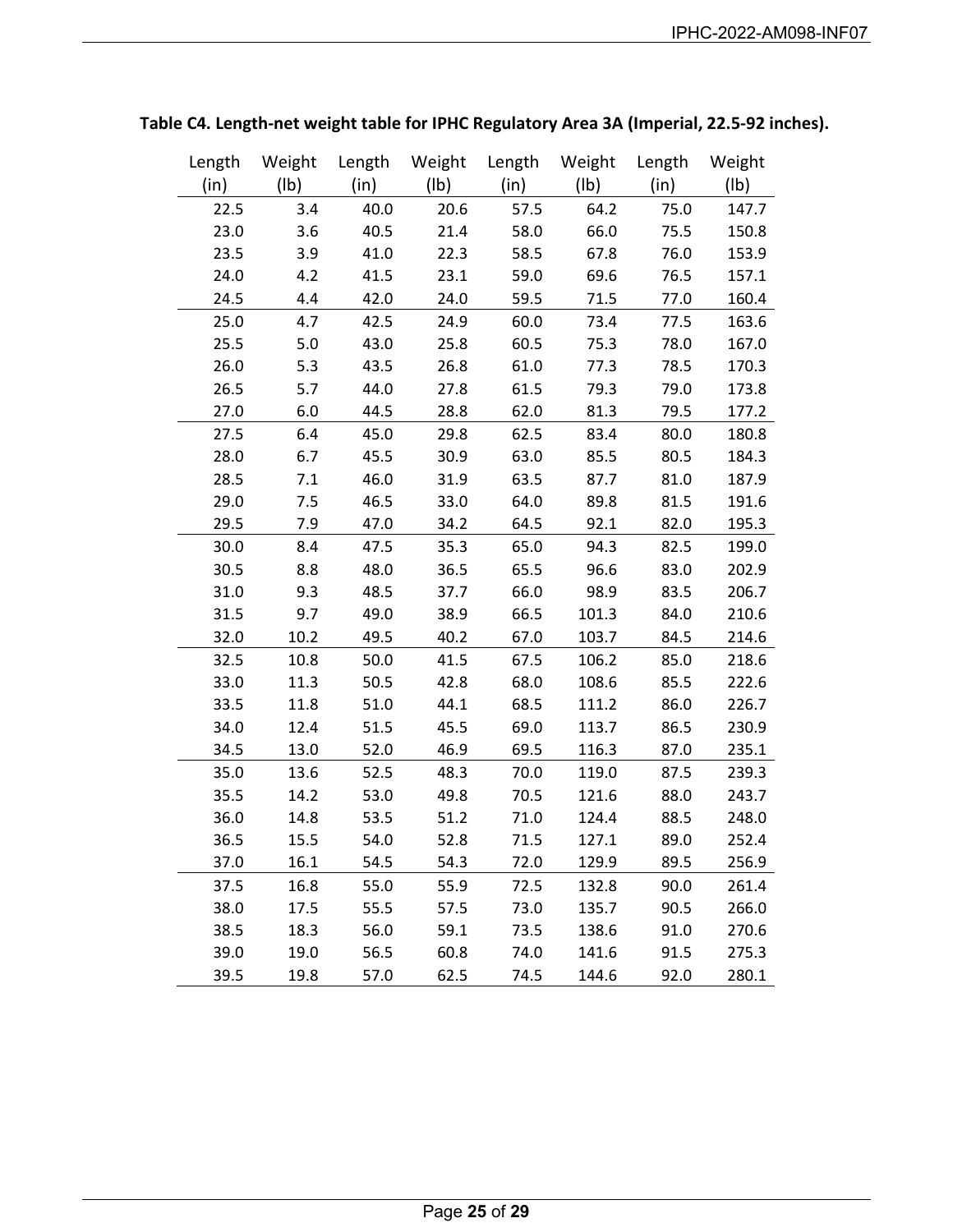| Length | Weight          | Length | Weight | Length | Weight          | Length | Weight |
|--------|-----------------|--------|--------|--------|-----------------|--------|--------|
| (in)   | $(\mathsf{lb})$ | (in)   | (Ib)   | (in)   | $(\mathsf{lb})$ | (in)   | (Ib)   |
| 22.5   | 3.3             | 40.0   | 21.5   | 57.5   | 70.6            | 75.0   | 168.3  |
| 23.0   | 3.5             | 40.5   | 22.4   | 58.0   | 72.6            | 75.5   | 172.0  |
| 23.5   | 3.8             | 41.0   | 23.3   | 58.5   | 74.7            | 76.0   | 175.7  |
| 24.0   | 4.0             | 41.5   | 24.3   | 59.0   | 76.8            | 76.5   | 179.5  |
| 24.5   | 4.3             | 42.0   | 25.3   | 59.5   | 78.9            | 77.0   | 183.4  |
| 25.0   | 4.6             | 42.5   | 26.3   | 60.0   | 81.1            | 77.5   | 187.3  |
| 25.5   | 4.9             | 43.0   | 27.3   | 60.5   | 83.3            | 78.0   | 191.3  |
| 26.0   | 5.3             | 43.5   | 28.3   | 61.0   | 85.6            | 78.5   | 195.3  |
| 26.5   | 5.6             | 44.0   | 29.4   | 61.5   | 87.9            | 79.0   | 199.4  |
| 27.0   | 6.0             | 44.5   | 30.5   | 62.0   | 90.3            | 79.5   | 203.6  |
| 27.5   | 6.3             | 45.0   | 31.6   | 62.5   | 92.7            | 80.0   | 207.8  |
| 28.0   | 6.7             | 45.5   | 32.8   | 63.0   | 95.1            | 80.5   | 212.1  |
| 28.5   | 7.1             | 46.0   | 34.0   | 63.5   | 97.6            | 81.0   | 216.4  |
| 29.0   | 7.5             | 46.5   | 35.2   | 64.0   | 100.2           | 81.5   | 220.8  |
| 29.5   | 8.0             | 47.0   | 36.5   | 64.5   | 102.7           | 82.0   | 225.3  |
| 30.0   | 8.4             | 47.5   | 37.8   | 65.0   | 105.4           | 82.5   | 229.8  |
| 30.5   | 8.9             | 48.0   | 39.1   | 65.5   | 108.0           | 83.0   | 234.4  |
| 31.0   | 9.4             | 48.5   | 40.4   | 66.0   | 110.8           | 83.5   | 239.1  |
| 31.5   | 9.9             | 49.0   | 41.8   | 66.5   | 113.5           | 84.0   | 243.8  |
| 32.0   | 10.4            | 49.5   | 43.2   | 67.0   | 116.3           | 84.5   | 248.5  |
| 32.5   | 10.9            | 50.0   | 44.7   | 67.5   | 119.2           | 85.0   | 253.4  |
| 33.0   | 11.5            | 50.5   | 46.1   | 68.0   | 122.1           | 85.5   | 258.3  |
| 33.5   | 12.1            | 51.0   | 47.7   | 68.5   | 125.1           | 86.0   | 263.3  |
| 34.0   | 12.7            | 51.5   | 49.2   | 69.0   | 128.1           | 86.5   | 268.3  |
| 34.5   | 13.3            | 52.0   | 50.8   | 69.5   | 131.2           | 87.0   | 273.4  |
| 35.0   | 13.9            | 52.5   | 52.4   | 70.0   | 134.3           | 87.5   | 278.6  |
| 35.5   | 14.6            | 53.0   | 54.0   | 70.5   | 137.4           | 88.0   | 283.8  |
| 36.0   | 15.3            | 53.5   | 55.7   | 71.0   | 140.6           | 88.5   | 289.1  |
| 36.5   | 16.0            | 54.0   | 57.5   | 71.5   | 143.9           | 89.0   | 294.5  |
| 37.0   | 16.7            | 54.5   | 59.2   | 72.0   | 147.2           | 89.5   | 300.0  |
| 37.5   | 17.4            | 55.0   | 61.0   | 72.5   | 150.6           | 90.0   | 305.5  |
| 38.0   | 18.2            | 55.5   | 62.8   | 73.0   | 154.0           | 90.5   | 311.1  |
| 38.5   | 19.0            | 56.0   | 64.7   | 73.5   | 157.5           | 91.0   | 316.7  |
| 39.0   | 19.8            | 56.5   | 66.6   | 74.0   | 161.0           | 91.5   | 322.5  |
| 39.5   | 20.7            | 57.0   | 68.6   | 74.5   | 164.6           | 92.0   | 328.3  |

**Table C5. Length-net weight table for IPHC Regulatory Area 3B (Imperial, 22.5-92 inches).**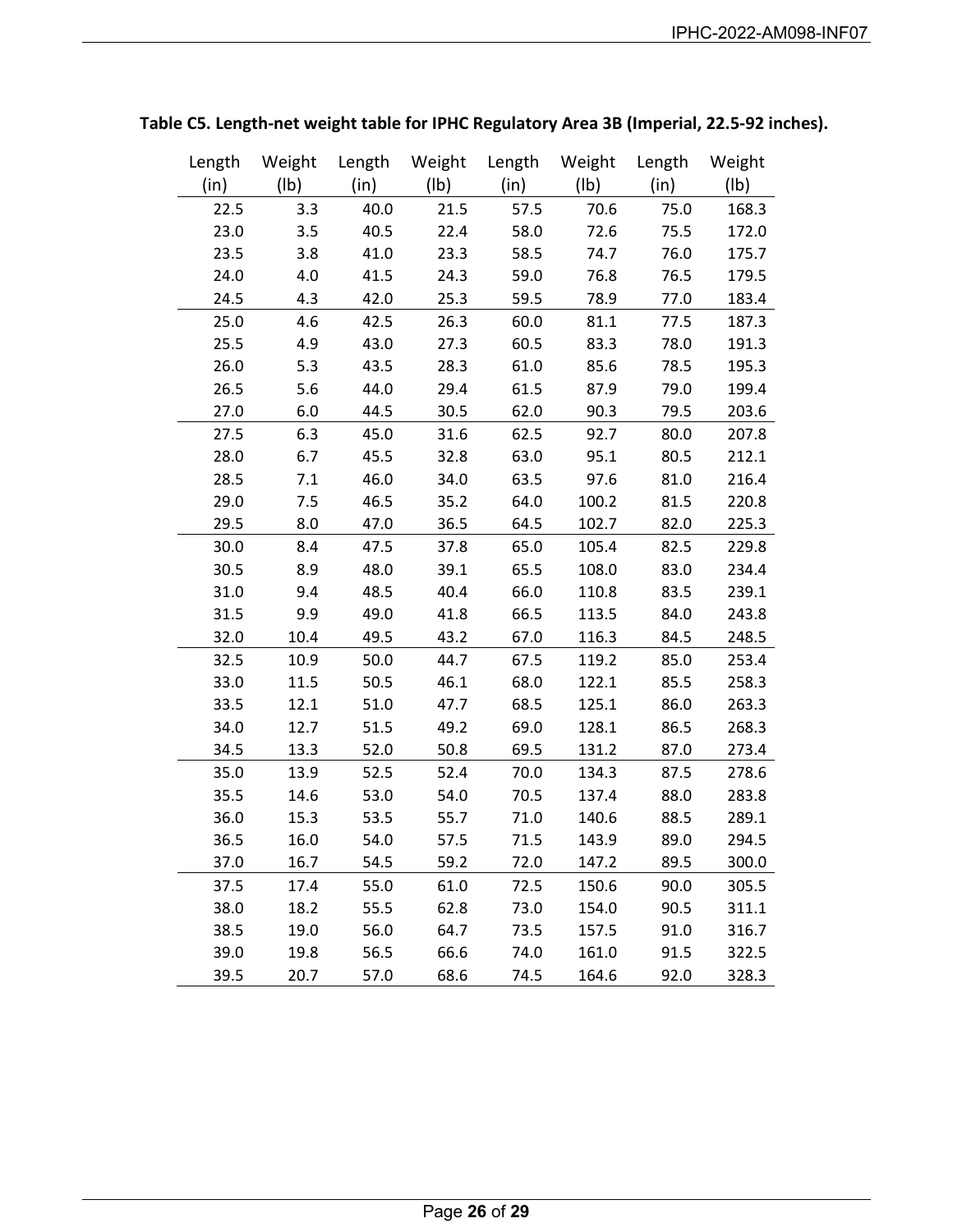| Length | Weight          | Length | Weight          | Length | Weight          | Length | Weight |
|--------|-----------------|--------|-----------------|--------|-----------------|--------|--------|
| (in)   | $(\mathsf{lb})$ | (in)   | $(\mathsf{lb})$ | (in)   | $(\mathsf{lb})$ | (in)   | (1b)   |
| 22.5   | 3.5             | 40.0   | 21.2            | 57.5   | 66.3            | 75.0   | 152.8  |
| 23.0   | 3.7             | 40.5   | 22.0            | 58.0   | 68.1            | 75.5   | 156.0  |
| 23.5   | 4.0             | 41.0   | 22.9            | 58.5   | 70.0            | 76.0   | 159.3  |
| 24.0   | 4.3             | 41.5   | 23.8            | 59.0   | 71.9            | 76.5   | 162.6  |
| 24.5   | 4.5             | 42.0   | 24.7            | 59.5   | 73.8            | 77.0   | 166.0  |
| 25.0   | 4.8             | 42.5   | 25.7            | 60.0   | 75.8            | 77.5   | 169.4  |
| 25.5   | 5.2             | 43.0   | 26.6            | 60.5   | 77.8            | 78.0   | 172.9  |
| 26.0   | 5.5             | 43.5   | 27.6            | 61.0   | 79.8            | 78.5   | 176.4  |
| 26.5   | 5.8             | 44.0   | 28.6            | 61.5   | 81.9            | 79.0   | 179.9  |
| 27.0   | 6.2             | 44.5   | 29.6            | 62.0   | 84.0            | 79.5   | 183.5  |
| 27.5   | 6.5             | 45.0   | 30.7            | 62.5   | 86.2            | 80.0   | 187.2  |
| 28.0   | 6.9             | 45.5   | 31.8            | 63.0   | 88.4            | 80.5   | 190.9  |
| 28.5   | 7.3             | 46.0   | 32.9            | 63.5   | 90.6            | 81.0   | 194.6  |
| 29.0   | 7.7             | 46.5   | 34.0            | 64.0   | 92.8            | 81.5   | 198.4  |
| 29.5   | 8.1             | 47.0   | 35.2            | 64.5   | 95.1            | 82.0   | 202.3  |
| 30.0   | 8.6             | 47.5   | 36.4            | 65.0   | 97.5            | 82.5   | 206.2  |
| 30.5   | 9.0             | 48.0   | 37.6            | 65.5   | 99.9            | 83.0   | 210.1  |
| 31.0   | 9.5             | 48.5   | 38.8            | 66.0   | 102.3           | 83.5   | 214.1  |
| 31.5   | 10.0            | 49.0   | 40.1            | 66.5   | 104.7           | 84.0   | 218.2  |
| 32.0   | 10.5            | 49.5   | 41.4            | 67.0   | 107.2           | 84.5   | 222.3  |
| 32.5   | 11.0            | 50.0   | 42.7            | 67.5   | 109.8           | 85.0   | 226.4  |
| 33.0   | 11.6            | 50.5   | 44.1            | 68.0   | 112.3           | 85.5   | 230.7  |
| 33.5   | 12.1            | 51.0   | 45.5            | 68.5   | 114.9           | 86.0   | 234.9  |
| 34.0   | 12.7            | 51.5   | 46.9            | 69.0   | 117.6           | 86.5   | 239.2  |
| 34.5   | 13.3            | 52.0   | 48.4            | 69.5   | 120.3           | 87.0   | 243.6  |
| 35.0   | 13.9            | 52.5   | 49.8            | 70.0   | 123.0           | 87.5   | 248.0  |
| 35.5   | 14.6            | 53.0   | 51.3            | 70.5   | 125.8           | 88.0   | 252.5  |
| 36.0   | 15.2            | 53.5   | 52.9            | 71.0   | 128.6           | 88.5   | 257.0  |
| 36.5   | 15.9            | 54.0   | 54.4            | 71.5   | 131.5           | 89.0   | 261.6  |
| 37.0   | 16.6            | 54.5   | 56.0            | 72.0   | 134.4           | 89.5   | 266.3  |
| 37.5   | 17.3            | 55.0   | 57.7            | 72.5   | 137.4           | 90.0   | 271.0  |
| 38.0   | 18.0            | 55.5   | 59.3            | 73.0   | 140.4           | 90.5   | 275.7  |
| 38.5   | 18.8            | 56.0   | 61.0            | 73.5   | 143.4           | 91.0   | 280.6  |
| 39.0   | 19.6            | 56.5   | 62.8            | 74.0   | 146.5           | 91.5   | 285.4  |
| 39.5   | 20.4            | 57.0   | 64.5            | 74.5   | 149.6           | 92.0   | 290.4  |

**Table C6. Length-net weight table for IPHC Regulatory Area 4A (Imperial, 22.5-92 inches).**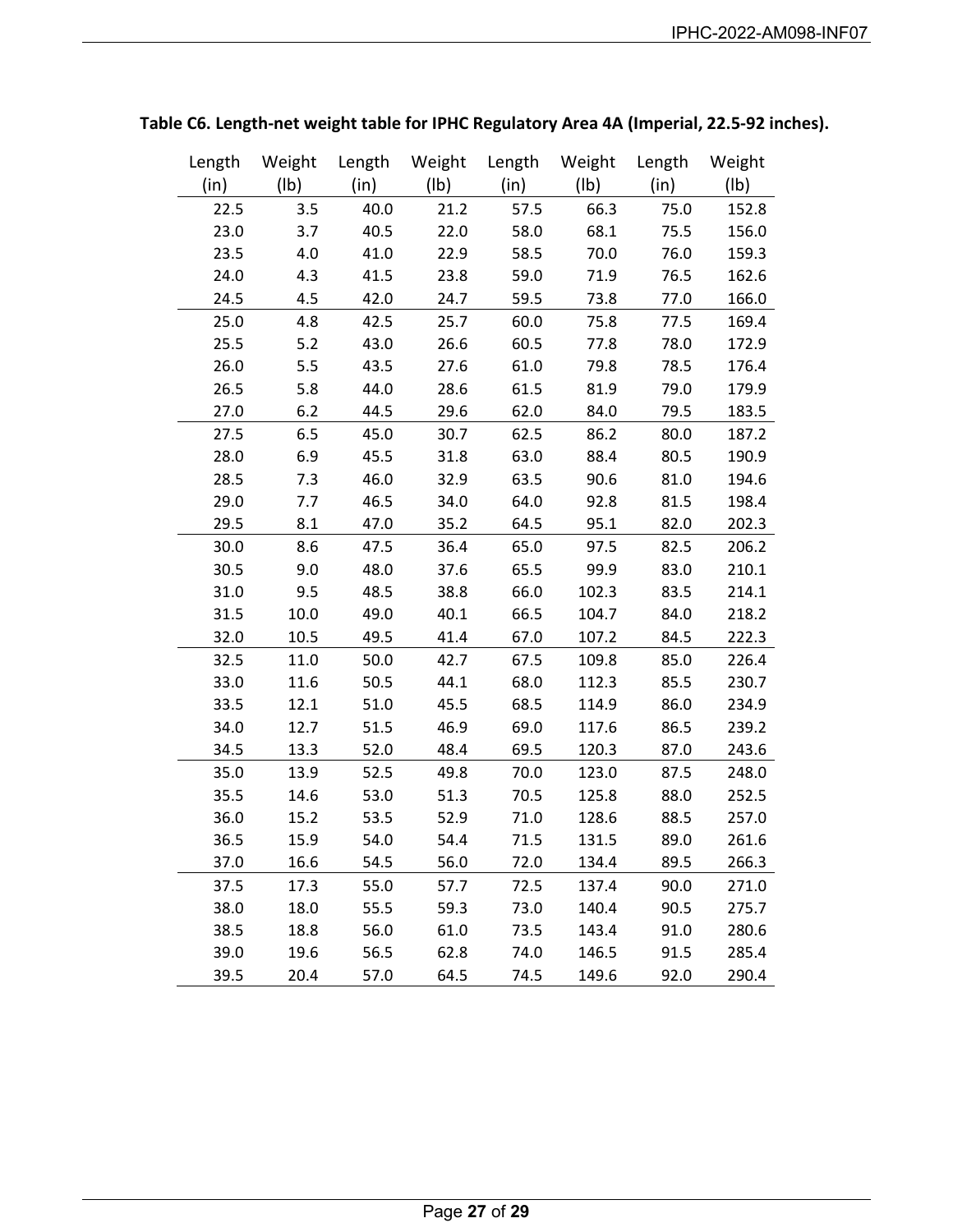| Length | Weight          | Length | Weight          | Length | Weight          | Length | Weight |
|--------|-----------------|--------|-----------------|--------|-----------------|--------|--------|
| (in)   | $(\mathsf{lb})$ | (in)   | $(\mathsf{lb})$ | (in)   | $(\mathsf{lb})$ | (in)   | (1b)   |
| 22.5   | 3.3             | 40.0   | 20.3            | 57.5   | 63.9            | 75.0   | 147.9  |
| 23.0   | 3.5             | 40.5   | 21.1            | 58.0   | 65.7            | 75.5   | 151.0  |
| 23.5   | 3.8             | 41.0   | 22.0            | 58.5   | 67.5            | 76.0   | 154.2  |
| 24.0   | 4.1             | 41.5   | 22.8            | 59.0   | 69.3            | 76.5   | 157.4  |
| 24.5   | 4.3             | 42.0   | 23.7            | 59.5   | 71.2            | 77.0   | 160.7  |
| 25.0   | 4.6             | 42.5   | 24.6            | 60.0   | 73.1            | 77.5   | 164.0  |
| 25.5   | 4.9             | 43.0   | 25.5            | 60.5   | 75.0            | 78.0   | 167.3  |
| 26.0   | 5.2             | 43.5   | 26.5            | 61.0   | 77.0            | 78.5   | 170.8  |
| 26.5   | 5.5             | 44.0   | 27.5            | 61.5   | 79.0            | 79.0   | 174.2  |
| 27.0   | 5.9             | 44.5   | 28.5            | 62.0   | 81.1            | 79.5   | 177.7  |
| 27.5   | 6.2             | 45.0   | 29.5            | 62.5   | 83.2            | 80.0   | 181.3  |
| 28.0   | 6.6             | 45.5   | 30.5            | 63.0   | 85.3            | 80.5   | 184.9  |
| 28.5   | 7.0             | 46.0   | 31.6            | 63.5   | 87.4            | 81.0   | 188.5  |
| 29.0   | 7.4             | 46.5   | 32.7            | 64.0   | 89.6            | 81.5   | 192.2  |
| 29.5   | 7.8             | 47.0   | 33.8            | 64.5   | 91.8            | 82.0   | 196.0  |
| 30.0   | 8.2             | 47.5   | 35.0            | 65.0   | 94.1            | 82.5   | 199.8  |
| 30.5   | 8.6             | 48.0   | 36.1            | 65.5   | 96.4            | 83.0   | 203.6  |
| 31.0   | 9.1             | 48.5   | 37.3            | 66.0   | 98.8            | 83.5   | 207.5  |
| 31.5   | 9.6             | 49.0   | 38.6            | 66.5   | 101.1           | 84.0   | 211.4  |
| 32.0   | 10.0            | 49.5   | 39.8            | 67.0   | 103.6           | 84.5   | 215.4  |
| 32.5   | 10.6            | 50.0   | 41.1            | 67.5   | 106.0           | 85.0   | 219.5  |
| 33.0   | 11.1            | 50.5   | 42.4            | 68.0   | 108.5           | 85.5   | 223.6  |
| 33.5   | 11.6            | 51.0   | 43.8            | 68.5   | 111.1           | 86.0   | 227.8  |
| 34.0   | 12.2            | 51.5   | 45.1            | 69.0   | 113.6           | 86.5   | 232.0  |
| 34.5   | 12.7            | 52.0   | 46.5            | 69.5   | 116.3           | 87.0   | 236.2  |
| 35.0   | 13.3            | 52.5   | 48.0            | 70.0   | 118.9           | 87.5   | 240.5  |
| 35.5   | 13.9            | 53.0   | 49.4            | 70.5   | 121.6           | 88.0   | 244.9  |
| 36.0   | 14.6            | 53.5   | 50.9            | 71.0   | 124.4           | 88.5   | 249.3  |
| 36.5   | 15.2            | 54.0   | 52.4            | 71.5   | 127.2           | 89.0   | 253.8  |
| 37.0   | 15.9            | 54.5   | 54.0            | 72.0   | 130.0           | 89.5   | 258.3  |
| 37.5   | 16.6            | 55.0   | 55.5            | 72.5   | 132.8           | 90.0   | 262.9  |
| 38.0   | 17.3            | 55.5   | 57.2            | 73.0   | 135.8           | 90.5   | 267.5  |
| 38.5   | 18.0            | 56.0   | 58.8            | 73.5   | 138.7           | 91.0   | 272.2  |
| 39.0   | 18.8            | 56.5   | 60.5            | 74.0   | 141.7           | 91.5   | 277.0  |
| 39.5   | 19.5            | 57.0   | 62.2            | 74.5   | 144.8           | 92.0   | 281.8  |

**Table C7. Length-net weight table for IPHC Regulatory Area 4B (Imperial, 22.5-92 inches).**